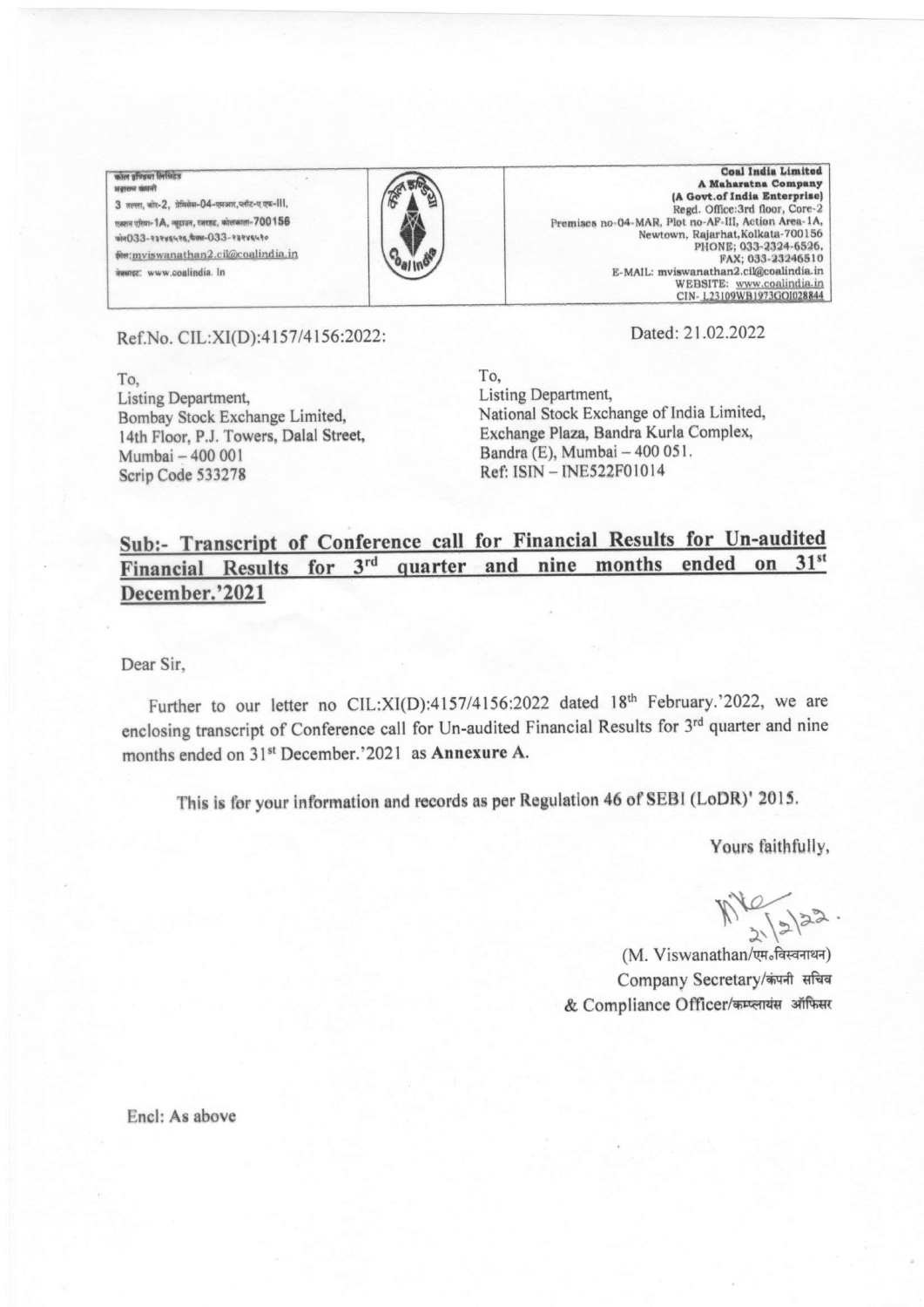

# "Coal India Limited Q3 FY2022 Earnings Conference Call"

February 17, 2022



**ANALYST: MR. VISHAL CHANDAK - MOTILAL OSWAL FINANCIAL SERVICES LIMITED**

**MANAGEMENT: MR. PRAMOD AGRAWAL - CHAIRMAN & MANAGING DIRECTOR - COAL INDIA LIMITED**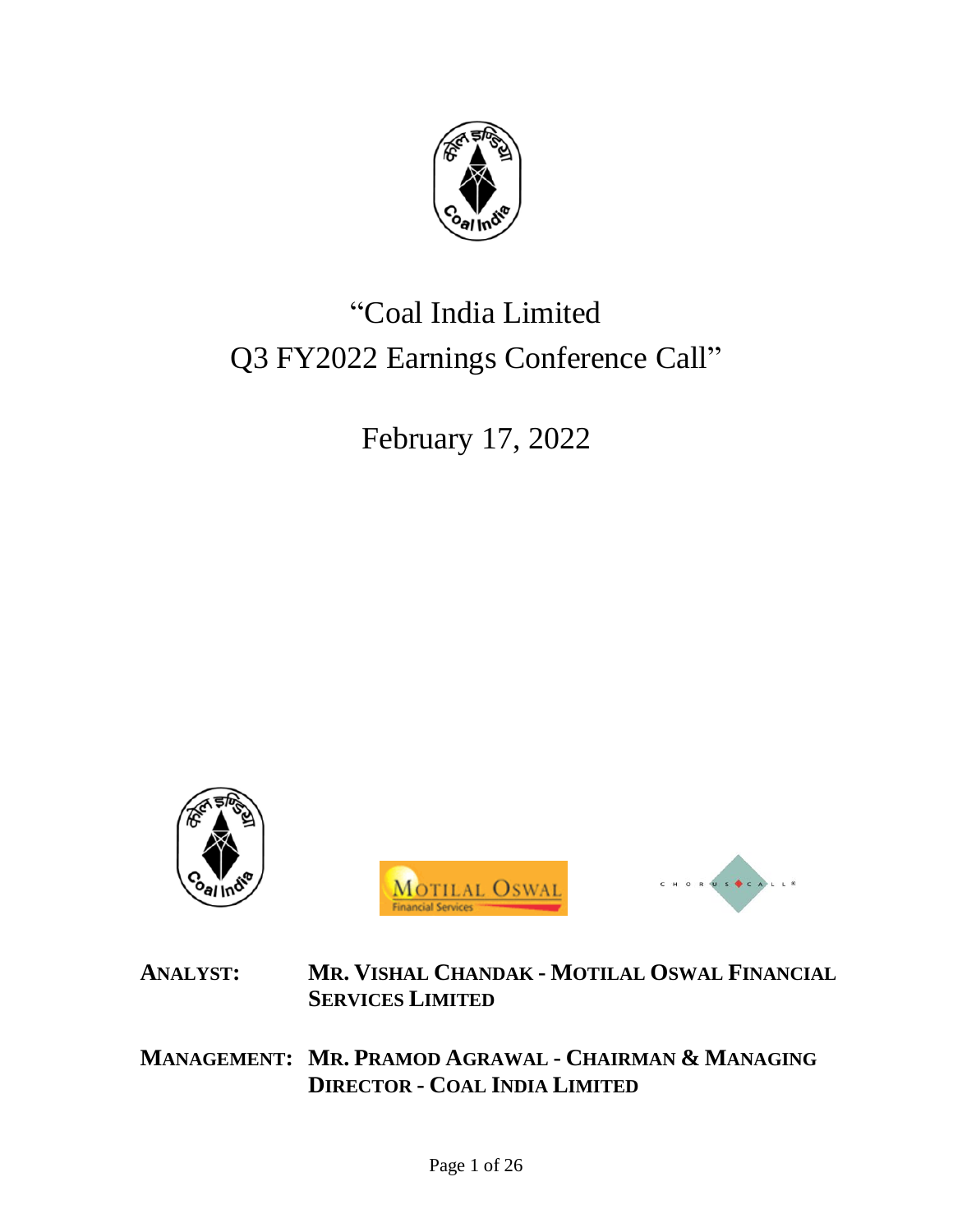

**Moderator:** Ladies and gentlemen, good day and welcome to the Q3 FY2022 Earnings Conference Call of Coal India hosted by Motilal Oswal Financial Services Limited. As a reminder, all participant lines will be in the listen-only mode and there will be an opportunity for you to ask questions after the presentation concludes. Should you need assistance during the conference call, please signal an operator by pressing '\*' then '0' on your touchtone phone. Please note that this conference is being recorded. I now hand the conference over to Mr. Vishal Chandak from Motilal Oswal Financial Services. Thank you and over to you Sir!

**Vishal Chandak**: Thank you Rituja. Good evening everyone and welcome to the Q3 FY2022 earnings call of Coal India Limited. This is Vishal from Motilal; I would like to thank Shri. Pramod Agrawal, Chairman and Managing Director of Coal India for giving us this opportunity to host the call, so without much ado I would like to hand over the floor to Mr. Agrawal for his opening remarks followed by which he would open the floor for Q&A. Over to you Sir!

**Pramod Agrawal:** Good evening everyone. We have completed third quarter and we have announced our results. To my understanding despite the difficult circumstances in which we were working our performance in last nine months have been significantly better than last year. We must keep in mind that while evaluating this performance we must keep in the mind that the first three months are very difficult for Coal India because the time was very difficult because of COVID situation and we lost many of our miners, many of our officers in that time period. Then secondly the rainfall in our area was especially very high this year. On one day in ECL there was a rainfall of about 400 mm and this resulted in submergence of almost all the mines of ECL and in ECL area for a couple of days or may be a week there was almost zero production because none of the mines were in the condition where it could have operated. In other areas also the rainfall was very heavy despite that our results are quite satisfactory and today is a great day for us because today we have surpassed the dispatch that we did last year on March 31, 2021 and we are looking forward that this year the dispatch will be ever highest much higher than anything that we have achieved till now and I am targeting that the dispatch will be in the range of 660 to 670 million tonne. Secondly our production this year also is likely to be very high, we are already about 25million ahead of what we did last year in the corresponding till today so I am looking forward that maybe we will end up this year with a production of more than 630 million tonne. We are targeting that we should try to achieve 640 million tonne, but that is a slightly difficult target but we will put everything to achieve this. We have supplied huge quantity of coal to power sector and I think that dispatch this year compared to last year is 17% to 18% higher than what we did last year or any other year which was a normal year. If we compare the dispatches to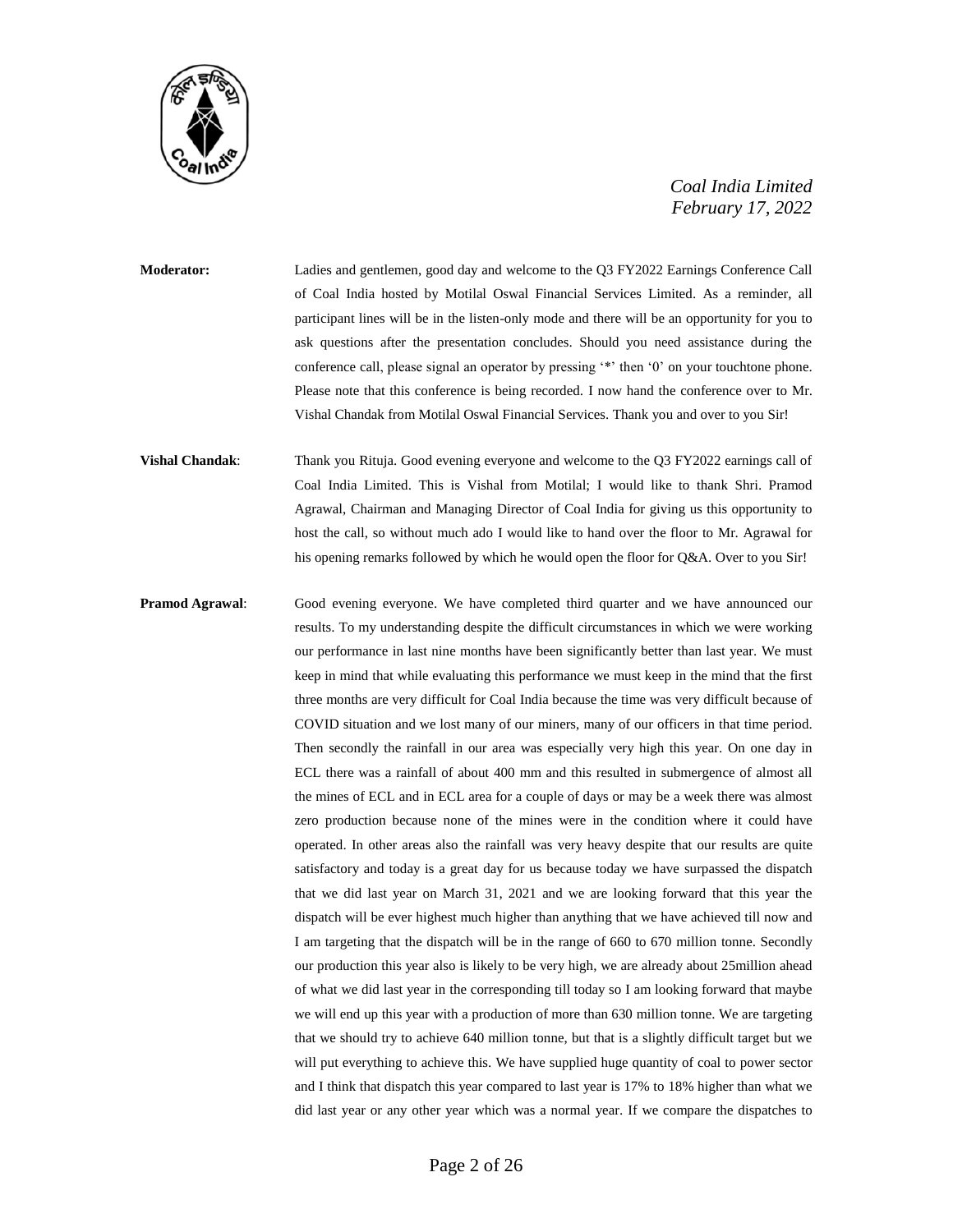

non-regulated sector also we are maintaining a dispatch of about 3.2, 3.25 lakh tonnes per day and which is more than what we did in FY2020 or FY2019. In FY2021 definitely we have given slightly more coal to non-regulated sector because the demand in power sector was less; however, today everybody wants that coal should be supplied by Coal India because our prices are very low compared to international market. Replacing the whole thing in a year is slightly difficult, but in coming years we will definitely increase our production and if our performance remains good in first quarter of next year, which I expect that it will be then perhaps in next year that a lot of demand or lot of import that is taking place can be replaced by Coal India. With this opening remark I would like you to ask questions so that we can explain if any doubt is there.

**Moderator**: Thank you very much. We will now begin the question and answer session. The first question is from the line of Prashanth Kumar Kota from Dolat Capital. Please go ahead.

- **Prashanth Kumar K:** Good evening and thanks for the opportunity and congrats for a good set of results. My question is regarding the pricing of G1 to G5 grades wherein earlier we had some flexibility to keep the prices of these grades, some discount import parity basis, etc., where are these prices now and what is the thought process in thinking around these prices because international prices are quite high, so just wanted to know your thoughts and later situation on this Sir?
- **Pramod Agrawal:** From G1 to G5 the availability of coal in Coal India is very less most of their coal is given to an NRS sector and which is linked to their use and then secondly it is based on linkage auction just because the international price has increased we cannot increase that price suddenly breaking the contract, but a small portion of which it is auctioned there we are getting very good premium and their price will be also considered whenever this overall price increase takes place.
- **Prashanth Kumar K:** Okay Sir understood. Thanks. That is it from my side.

**Moderator**: Thank you. The next question is from the line of Amit Dixit from Edelweiss. Please go ahead.

Amit Dixit: Thanks for taking my question Sir and congratulations for a good set of numbers. I have two questions. The first one is on the status of wage negotiation where we are now when we expect this to be completed and also if there is a possibility of price hike in next to three months that is the first question, the second one is a more book-keeping question essentially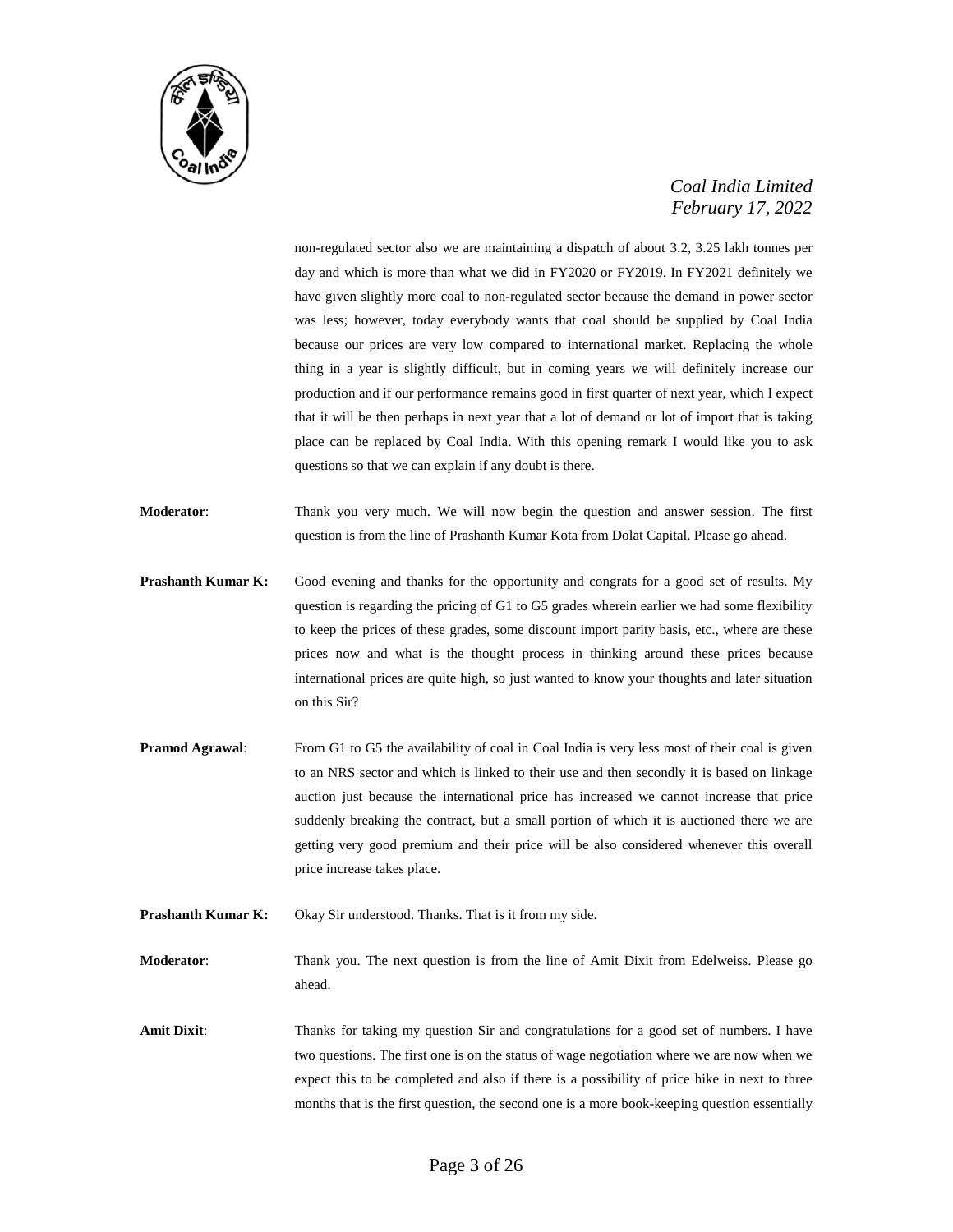

on receivables that you have on books as on January end or if you can mention for February 15, 2022 that would be great?

**Pramod Agrawal:** Coming to your first question on wage negotiation, wage negotiation yesterday we had the third round of negotiation, third round of meeting I do not foresee when negotiation getting concluded in next three, four months, but definitely we will try to conclude it by end of FY2023. It depends how it goes and where, what are the stand that both of us face, so it will be very difficult for me to give you the timeline for it because never before which negotiation has been completed in one year time only once it got completed in 10 months it generally takes slightly longest time, but we are very keen that it should be concluded well in time and maybe by end of FY2023 it will be concluded. The second thing is price hike, I am trying to bring everybody on board and for me every day is critical. I hope price hike should take place immediately it has become very urgent for Coal India and for certain subsidiaries it has become so important that without that it will be difficult for them to survive and I cannot tell you what is the receivables on February 15, 2022 as such but it is constantly going down and on January 31, 2021 it was 13000 and on December 31, 2021 it was 15000 and I think we should get back to that stage which was earlier by the end of March because some of the state governments have requested us to bear with them till March end and they have agreed that by March end they will clear most of their dues so I am quite hopeful that we should come in the range of minus 10000 by the end of March.

**Amit Dixit:** Thanks. That is very helpful. I will get back in the queue.

**Moderator**: Thank you. The next question is from the line of Rahul Jain from Systematix. Please go ahead.

**Rahul Jain**: Good evening Sir. Thanks for taking my question. I have a couple of questions. Firstly on your volumes how do we look at volumes for next year because this year we have sold from our opening stocks about 60 million tonnes so next year although probably we may see 4%, 5% volume growth, but on dispatch trend we may see 1% to 2% growth is that assessment right?

**Pramod Agrawal:** I could not get your question please repeat.

**Rahul Jain:** This year so far we have sold about 60 million tonnes from opening stocks and that is why we are seeing this good uptake growth of about 12% so for next year how do you see the situation because our typical volume growth has been around 4%, 5% and you may have to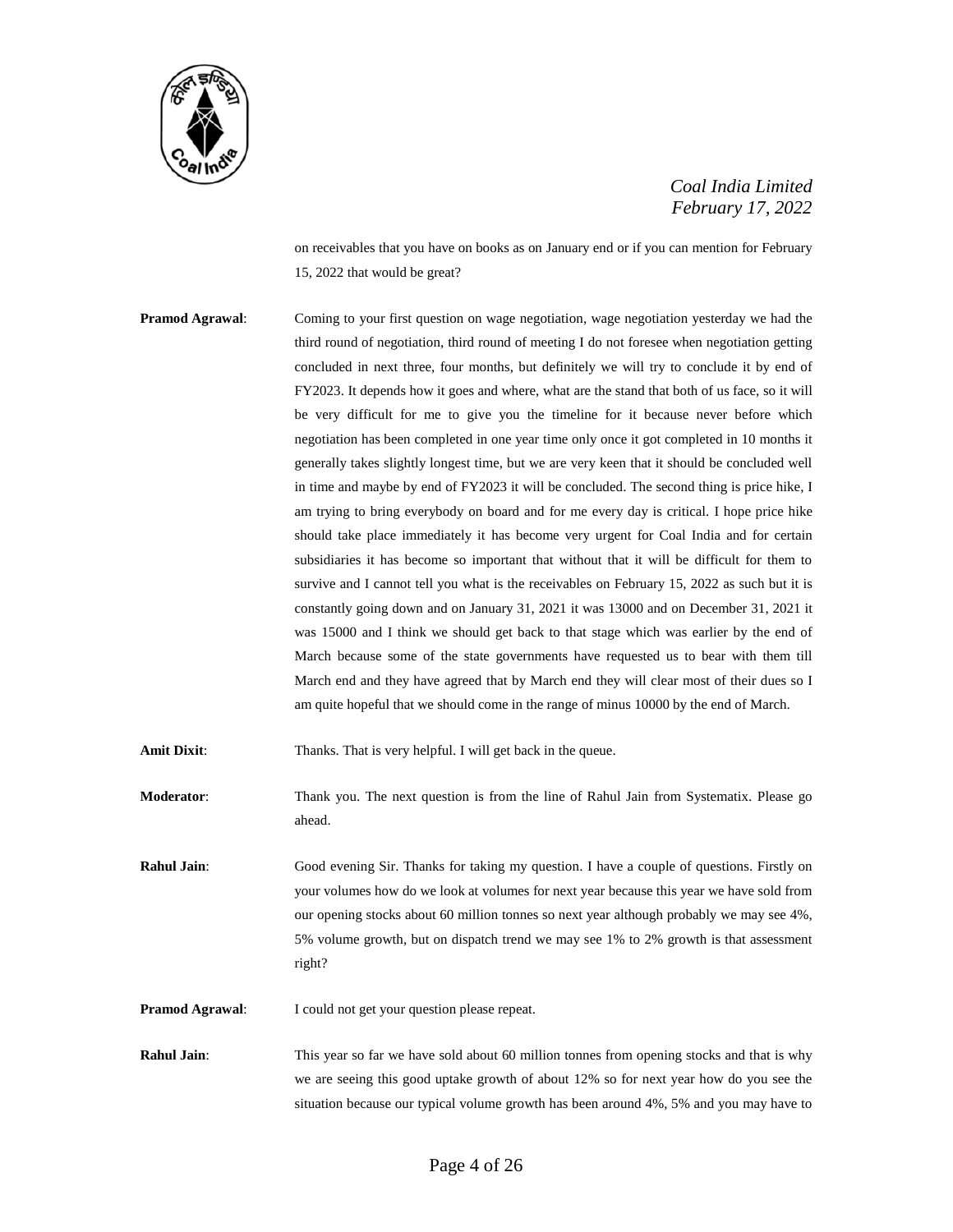

let the initial stocks and things like that so are we looking at a flat year in volume for next year?

- **Pramod Agrawal:** No, next year our production should grow, this year will be ranging at 630 I am looking for a growth of about at least 10% or something in that range because last year our performance in production was very bad in April, May, June because of COVID situation. We were producing something like 14 lakhs tonnes per day whereas our capacity to produce in any quarter is about 18 to 19 to 20 lakh per tonne, we will try to maximize this. If we are able to perform well in the first quarter that will give us about 40 million tonne extra coal and that itself will be adequate to propel our growth, so I am looking forward that next year the dispatches will be in the range of 700 and the production should also be in that range. Yes, you are right to an extent that this year we got a support of whatever stocks we had last year, but then there were constraints also in this year in production front because of COVID and the heavy rainfall. I do not think this will get repeated this year. If there is a COVID situation, if there is a very heavy rainfall last year perhaps then at that point we will make the corrections, but today I am quite hopeful that we will be able to give a substantial growth next year.
- **Rahul Jain**: My second question is on your wage provisioning, so six months have already passed and have we done any provision so far and what kind of quantum suppose if the last hike what we had if similar kind of a hike we have happened this time so what is the provision which is not being done so far?
- **Pramod Agrawal**: We are providing about Rs.100 Crores per month it will be difficult for me to what will be the wage negotiation, but if you see all the factors which are prevailing in the economy which increase also depend on the growth that takes place in the economy because that growth gets compensated, the inflation gets compensated in dearness but the growth plus some thing gets reflected in this thing so to my understanding this should be in the same range, but it will be difficult for me.
- **Rahul Jain**: Why I am coming to this is because the last time when we had this price increase I think the total cost went up by almost like Rs.15000 Crores so Rs.100 Crores is really very..
- **Pramod Agrawal**: I think it went up by about Rs.4000 Crores to something Crores not Rs.15000 Crores Rs.4500 Crores or so, so I concede that Rs.1200 Crores or Rs.1300 Crores or Rs.100 Crores may not be adequate but we will provide something more in coming months.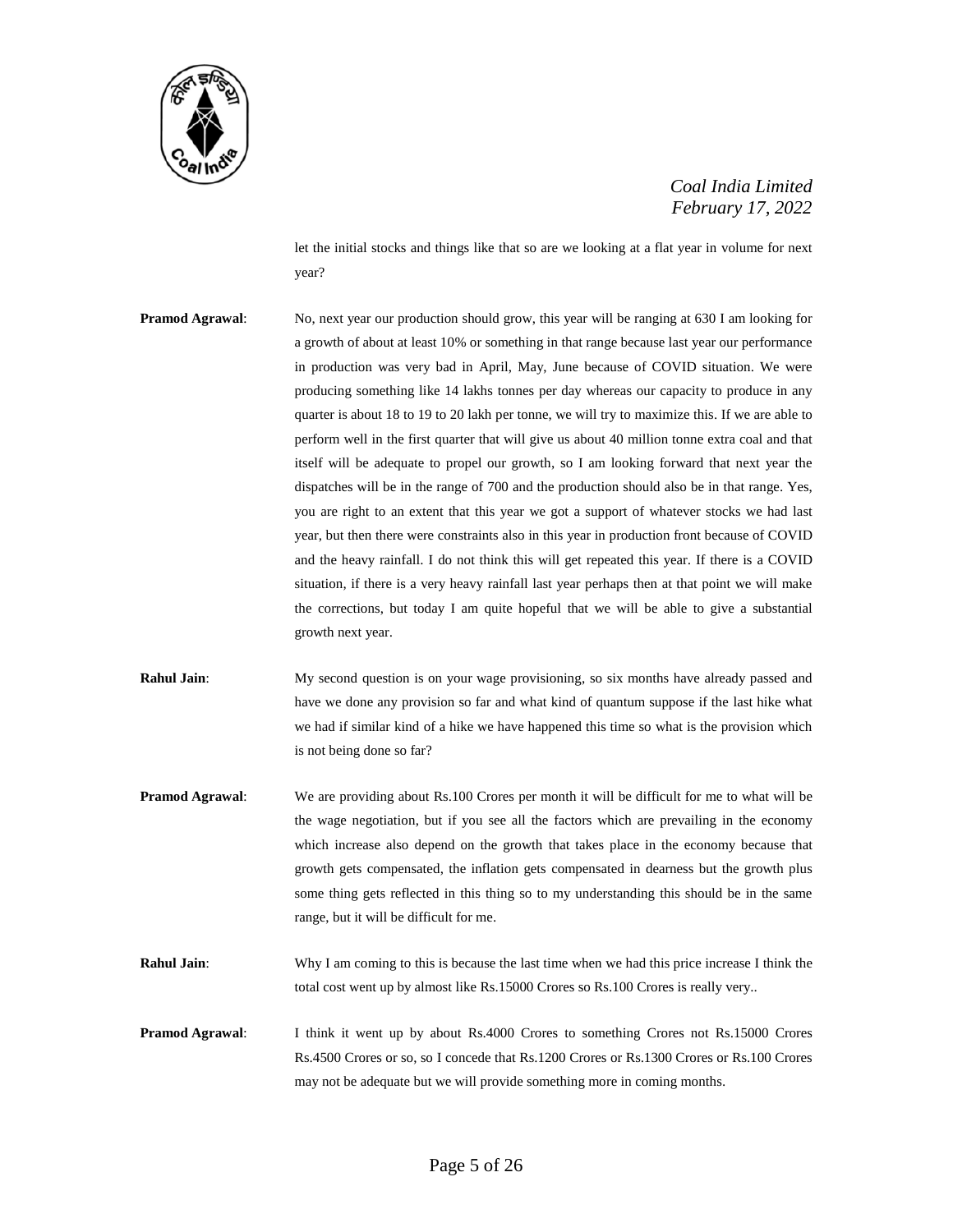

| <b>Rahul Jain:</b>     | Thank you so much.                                                                                                                                                                                                                                                                                                                                                                                                                                                                                                                                                                                                                                    |
|------------------------|-------------------------------------------------------------------------------------------------------------------------------------------------------------------------------------------------------------------------------------------------------------------------------------------------------------------------------------------------------------------------------------------------------------------------------------------------------------------------------------------------------------------------------------------------------------------------------------------------------------------------------------------------------|
| Moderator:             | Thank you. The next question is from the line of Rahul Modi from ICICI Securities. Please<br>go ahead.                                                                                                                                                                                                                                                                                                                                                                                                                                                                                                                                                |
| <b>Rahul Modi:</b>     | Good afternoon Sir. Congrats great set of numbers and thanks for a very liberal dividend,<br>really appreciate for that, couple of questions, how has the key auction volumes and pricing<br>been post December and how is the demand itself from the NRS sector and our supplies to<br>that sector being?                                                                                                                                                                                                                                                                                                                                            |
| <b>Pramod Agrawal:</b> | The e-auction thing in January our premium was about 100% we got about 100% premium<br>on that and that this e-auction till January it is 86 million tonnes and 3% higher than the last<br>year and up to December and we are doing slightly better than the last year, but the<br>quantum has increased slightly 3% or 4%, but the premium in January was in the range of<br>100% and if we offer in spot more perhaps the premium will be higher because in spot we<br>get much higher and the lifting too also has been good it is more than what it has happened<br>last year I do not have any figures right now but I will tell you in a while. |
| <b>Rahul Modi:</b>     | We did close to around in the first nine months around 83 million tonne, so are you<br>comfortable touching obviously more than 100 for the full year?                                                                                                                                                                                                                                                                                                                                                                                                                                                                                                |
| <b>Pramod Agrawal:</b> | I am quite hopeful that we will do more than 110 million tonne, we did last year 124 million<br>tonne I think our production is increasing now, today we have reached 23.5 once we cross<br>this 24 we will offer much more quantity for e-auction also, so may be not 124, but 110 or<br>115 we will definitely achieve.                                                                                                                                                                                                                                                                                                                             |
| <b>Rahul Modi:</b>     | Right, perfect Sir. From the contractual expenses now employee cost if you see we have<br>done around close to around Rs.30000 Crores for the first nine months, any actuarial or<br>something booked on a Y-o-Y basis?                                                                                                                                                                                                                                                                                                                                                                                                                               |
| <b>Pramod Agrawal:</b> | There was a provision of about Rs.800 Crores for CPRMSE it is medical after retirement.                                                                                                                                                                                                                                                                                                                                                                                                                                                                                                                                                               |
| Rahul Modi:            | Okay, Rs.800 Crores, so this is the provision, this is non-cash?                                                                                                                                                                                                                                                                                                                                                                                                                                                                                                                                                                                      |
| Pramod Agrawal:        | Yes, this is non-cash.                                                                                                                                                                                                                                                                                                                                                                                                                                                                                                                                                                                                                                |
| Rahul Modi:            | Over and above the Rs.800 Crores we have done Rs.600 Crores of wage provision?                                                                                                                                                                                                                                                                                                                                                                                                                                                                                                                                                                        |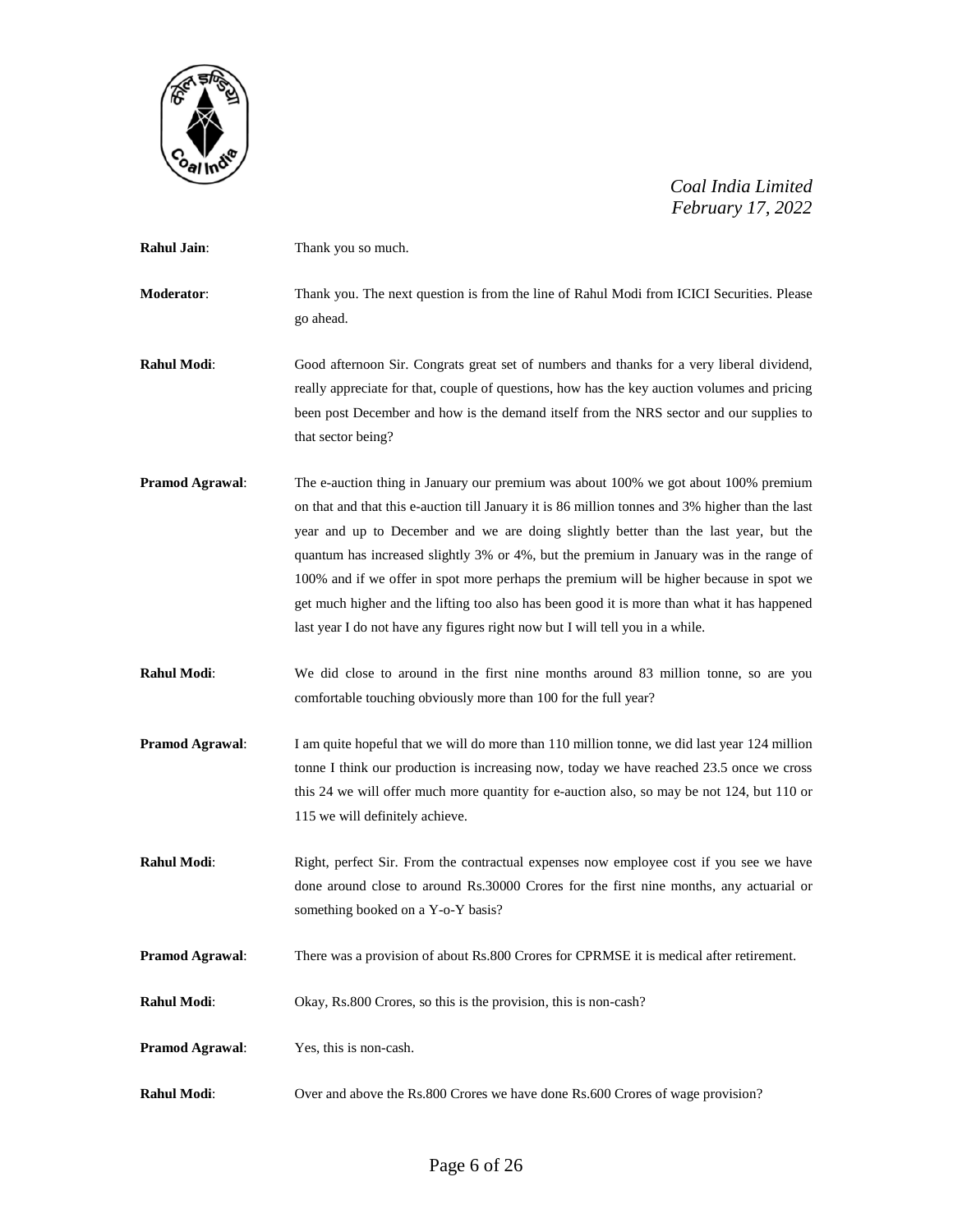

| <b>Pramod Agrawal:</b> | Yes that is right.                                                                                                                                                                                                                                                 |
|------------------------|--------------------------------------------------------------------------------------------------------------------------------------------------------------------------------------------------------------------------------------------------------------------|
| Rahul Modi:            | Wage revision we have done only for six months, we have done Rs.600 Crores so far is it?                                                                                                                                                                           |
| <b>Pramod Agrawal:</b> | From July 1, the wage revision is applicable so we have started from July 1, only.                                                                                                                                                                                 |
| Rahul Modi:            | Okay, perfect and how do you see the contractual expenses because obviously due to the<br>fuel price hike there has been a constant increase so how do you see this normalizing at<br>what level obviously subject to the input cost how do you see this movement? |

- **Pramod Agrawal**: I think per tonne basis this will normalize at this level, but nobody expected that the petroleum prices will reach \$100 mark, it has not reached there yet but it reached to \$96, \$97 per barrel nobody expected that, there has been a significant impact on our expenditure, because of diesel I think in the nine months it has been contractual plus our own diesel consumption the extra expenditure will be more than Rs.2000 Crores and in coming months I do not see that it will likely to work, but I cannot make any comment on that. If our production increases that is something different, but diesel prices increase if it takes us further so it will impact.
- **Rahul Modi**: Now this would be a good enough reason for the elongated price hike what is your view because we have been constantly asking the same question again and again.
- **Pramod Agrawal:** I think I should do it tomorrow then the crisis that is going on in the country because of all the stakeholders are not on board and unilateral decisions are not possible in these sectors.
- **Rahul Modi:** Sir, last question from my side before I get into the queue in terms of restocking at power plants because obviously the demand from the power sector is high and it is continuing to be high so when do you see this restocking happening and we read a lot in the papers that the NRS sector constantly complains and we at Coal India get higher realization selling there so where do you see on a sustained basis meeting the power demand and moving towards NRS also, how do you see the situation qualitative?
- **Pramod Agrawal:** Rahul, first thing is we have not reduced the supply to NRS that is the wrong perception being created in the market. A normal year FY2020 you take we have given more than that 10% more than last FY2020 to NRS sector. One must understand that the price of Coal India's coal is much below the market price or the imported coal price so everybody wants that they should get this coal by pressurizing us but it is not correct that we have reduced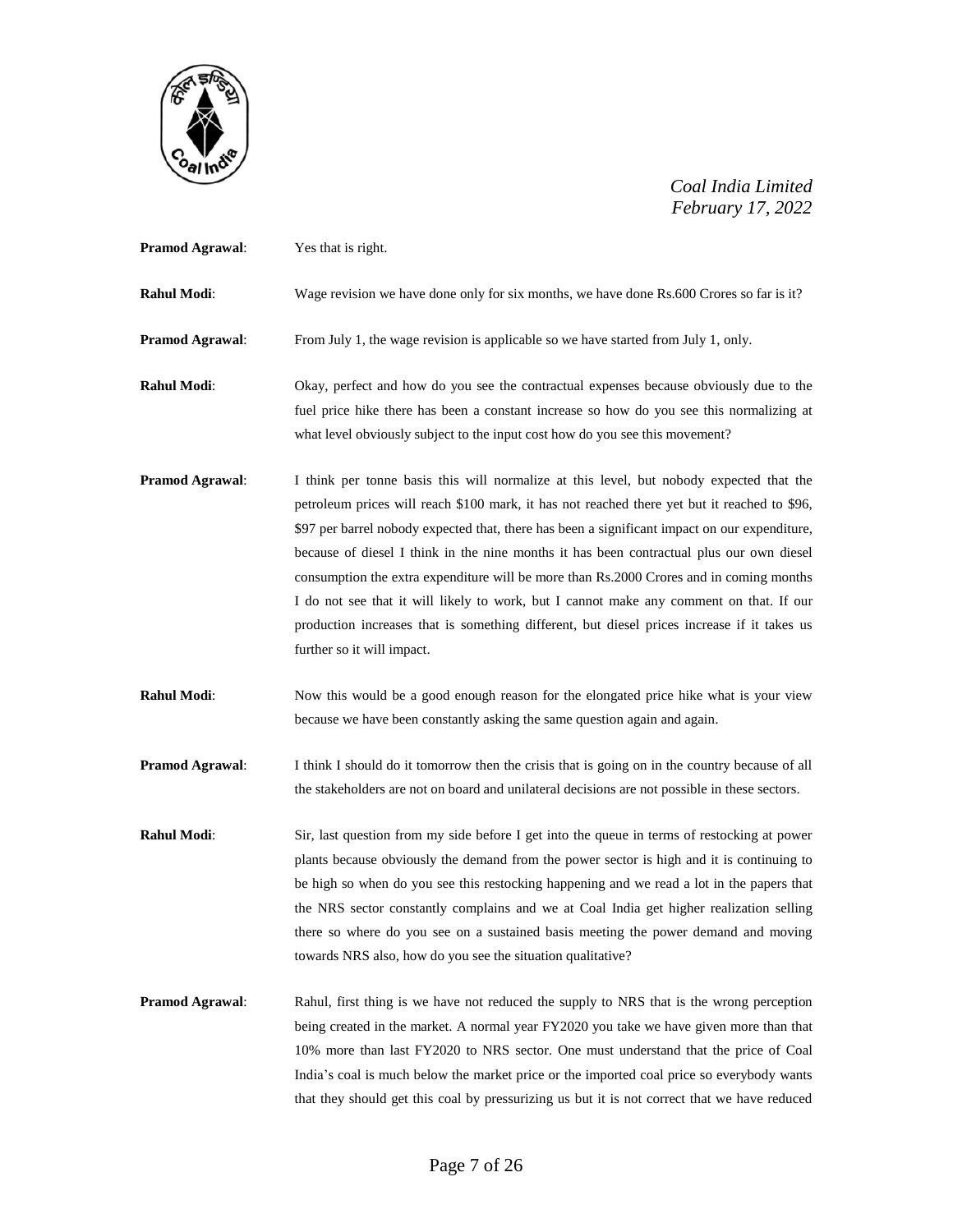

the supplies to NRS. The second thing is the power plant stocking, the stocks at the power plant have reached 23 million tonne besides that about 8 million tonne is there in pipeline which is lying in the stockyards or the goods sheds, washeries, sidings, etc, so this coal has already been sold to the power plants it is just because the railways because of excessive demand is unable to transport them to power plant point, but that is easily available and this 8 million tonne and 9 million tonne if it reaches to the power plant then their stock will reach to more than 30 million tonne which will be higher than the last year, but last year we faced the kind of this, so I think that in March again we will have to give them extra coal, from April onwards if we are able to maintain the production level at a reduced level but at the level of January or December also then also there will not be any shortage of the coal and I think given the increased requirement of NRS we will be able to meet.

- **Moderator**: Thank you. The next question is from the line of Murtuza Arsiwala from Kotak Securities. Please go ahead.
- **Murtuza Arsiwala**: I just had one question. A lot of my questions have been asked, there is only one more left Sir, what is the capex that you have been able to do against the original guidance for up to YTD and where you think you will end up for the full year and any guidance on capex for FY2023?
- **Pramod Agrawal:** For this year we will be doing about Rs.15500 Crores to Rs.16000 Crores and in next year also I think we should try to complete Rs.17000 Crores or go beyond that. A lot of our projects for evacuation and road construction, etc., and rail line construction are in progress. Once they get constructed we will be able to evacuate more coal. Today the problem is not coal but evacuation, so we have to streamline for that and once this is done in next two, three years thereafter perhaps the capex will get stabilized.
- **Murtuza Arsiwala**: Sure and for nine months up to December how much of this Rs.15500 Crores that we spent?
- **Pramod Agrawal:** We have spent about Rs.10500 Crores.

**Murtuza Arsiwala**: Thank you so much.

**Moderator**: Thank you. The next question is from the line of Saket Kapoor From Kapoor Company. Please go ahead.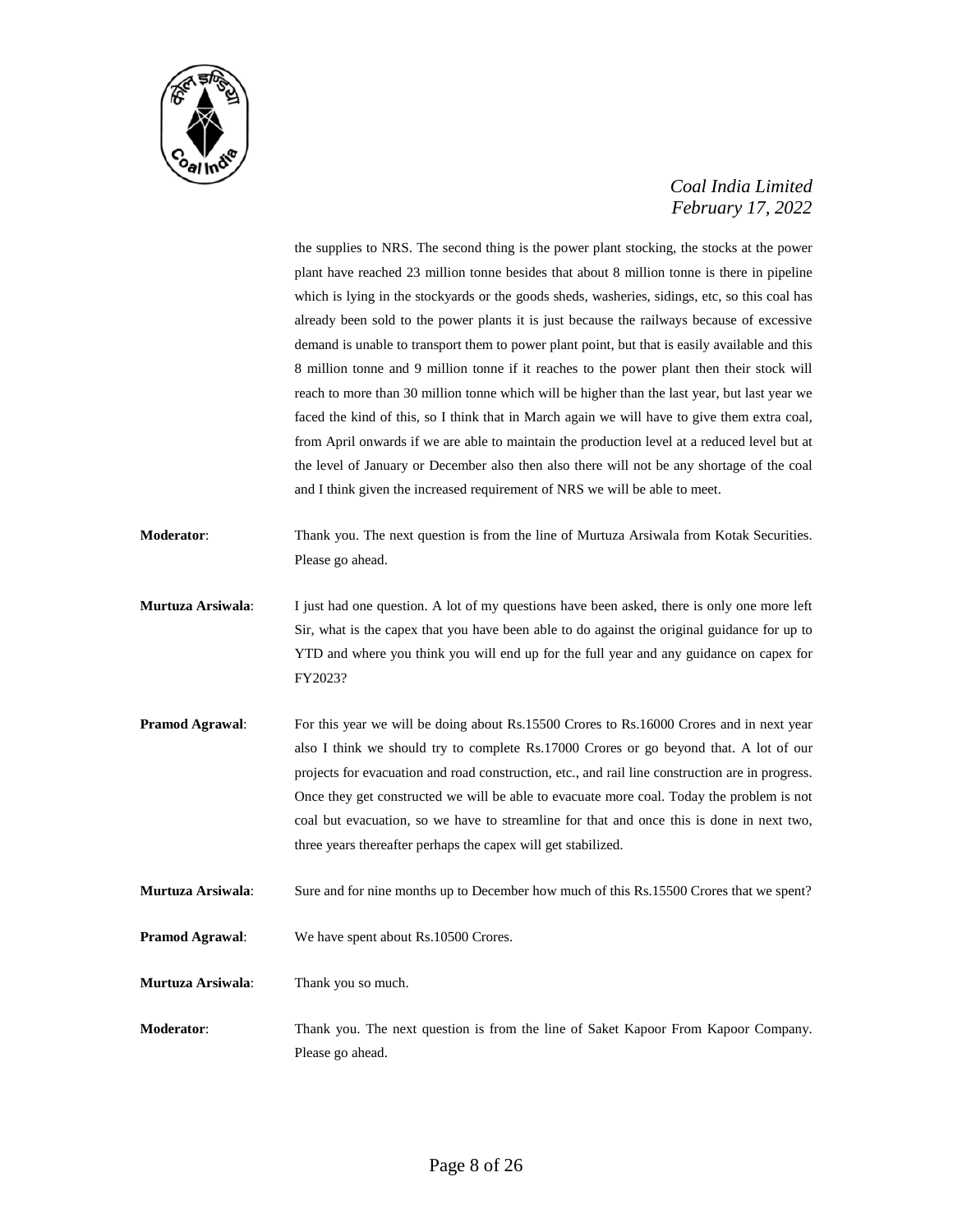

**Saket Kapoor:** First of all I take this opportunity to thank the investor presentation team for such an elaborate and exhaustive presentation and we hope for the continuity of that same. Firstly coming to the point that as discussed earlier regarding the buyback clarification which we were awaiting from post the budget so any update on the tax part and secondly as we have seen in one private corporate where they were looking for restructuring the company because of this holding company scenario of a dividend leakage and also buyback proposals not being having the efficiency in taxation, so can Coal India could also be looked in that angle in restructuring the same, so that this holding company discounts that generally the company is getting on the budget will get eliminated?

- **Pramod Agrawal**: There are two questions first is about buyback. We did try a lot doing for this budget to be incorporated, but may be the department decided that it should not be done. We are taking up this matter constantly with DIPAM, but till the time that buyback structure is not changed or the tax structure on the buyback is not changed it will be difficult for us to go for buy back because there is a huge leakage in that so about 50% will go as a tax so I think that will not be considered prudent by the investors as well. I do not think there is any leakage in dividend payment because of the holding structure because now that tax is completely passed to. If whatever dividend I get and I pass it to the shareholders then we are not required to pay any tax. The third thing about restructuring in a major way we are not thinking of any restructuring, but we may think of listing one or two small companies like CMPDI or BCCL in coming days but it depends on what type of financial strength they develop.
- **Saket Kapoor:** I was asking for the holding company discount that we are getting currently since all the subsidiaries we are Coal India is the holding company, it is not entity holding the assets, these are the subsidiaries that are holding the coal mines so as we have seen in case of Vedanta wherein they were looking to delist the company first get it restructured and then relist again, so for the value creation for investors since it is our company trading at a huge discount that was the thought process, second point was on the diversification part Sir are we looking for into ethanol projects and flue gas as an opportunity going forward and also Sir on the cost reduction exercise post the implementation of FMCs what kind of cost reductions and increasing efficiency if you would quantify per tonne on a basis that will flow to the P&L going forward that would suffice and then I will come in the queue?
- **Pramod Agrawal:** Okay, coming to this methanol thing.

**Saket Kapoor:** Ethanol blending program.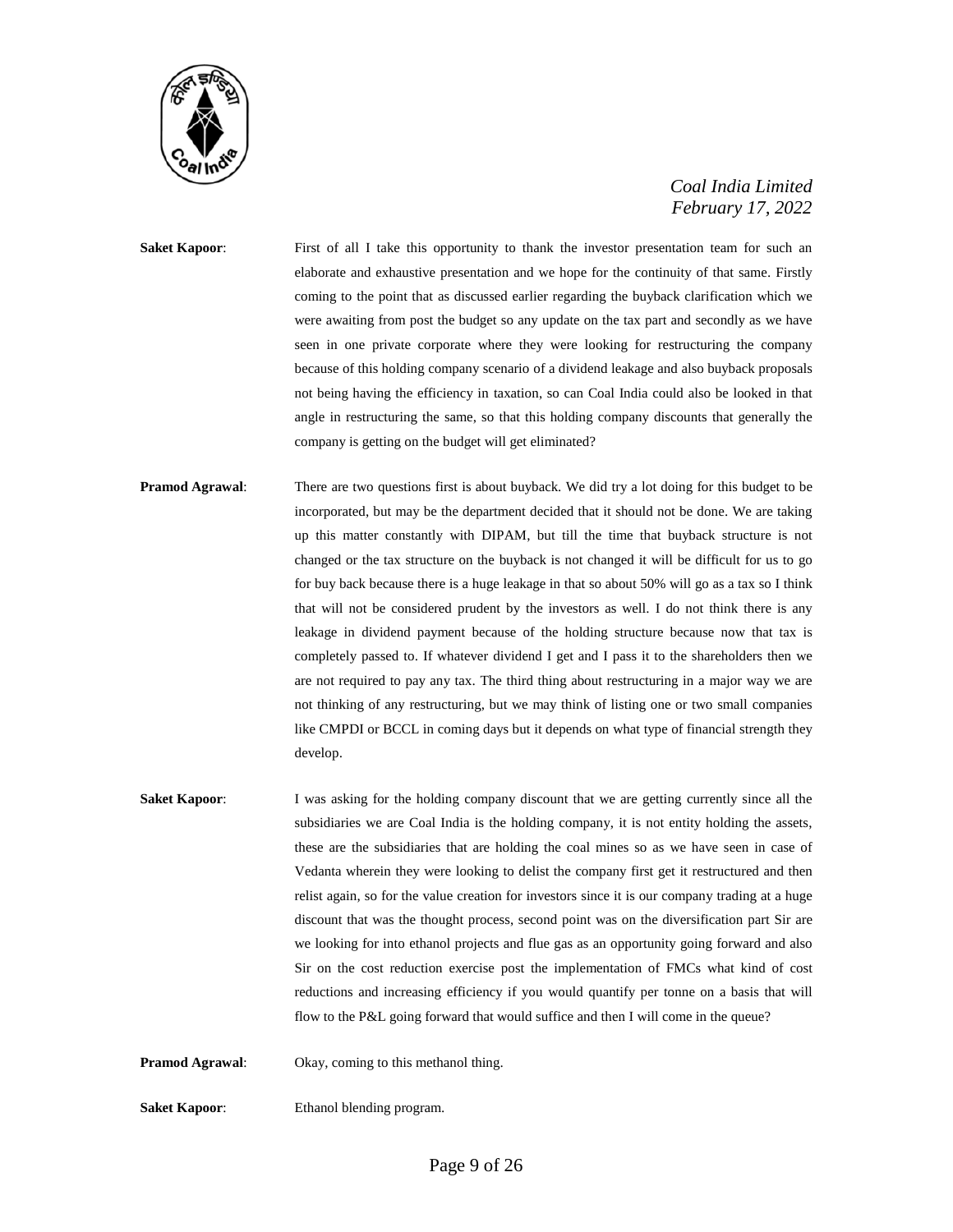

# **Pramod Agrawal:** Ethanol blending we are not getting into because I have been told that there is no very established technology to convert ethanol from coal and there is no nowhere in the world I have been told that there is any big plant existing, so I do not think we can go into ethanol blending or using coal for ethanol blending, but at today's rate everything looks viable we are thinking and we are exploring the possibility of converting coal to ammonium nitrate and this ammonium nitrate will ensure steady supply of explosive to our companies we are looking at it and we will be putting it to tender, if found attractive and viable, actually the Honourable Finance Minister has declared in her budget speech also that they will be granting certain concessions for it and with that if it becomes viable definitely Coal India will look into it, but that will depend on its viability and rate of return as such. Second question that you asked about what was that?

- **Saket Kapoor:** The flue gas opportunity for carbon capture program I was seeking the ethanol projects from the grain based distillery part I think GAIL and other PSUs are participating so with the cash accruals and with the kind of returns that these ethanol plants are generating from grain based distilleries in terms of diversification that was my question not looking for ethanol from coal it was totally setting up ethanol plants and helping the government in achieving this blending program?
- **Pramod Agrawal:** Frankly speaking I have not looked into that aspect. In the last six months I just got some information a few days back that it is a very viable project and it does not require much of capital but the capital required and the returns are high it is better for the Coal India but frankly speaking I have not looked into it, let me look into it then perhaps you can take a call on that and second thing what was your other question?
- **Saket Kapoor:** Flue gas, I was looking into the flue gas opportunity for power plant, carbon dioxide capturing programs.
- **Pramod Agrawal:** Flue gas again I have not looked into that nor is the carbon capture to my understanding is a very viable option for Coal India this is for the thermal power station or the persons who are using the coal to look into, if suppose we get some opportunity it becomes very viable for us then I will think but as of now no.
- **Saket Kapoor:** I will come in the queue. Thank you.
- **Moderator** Thank you. The next question is from the line of Pinakin from JPMorgan. Please go ahead.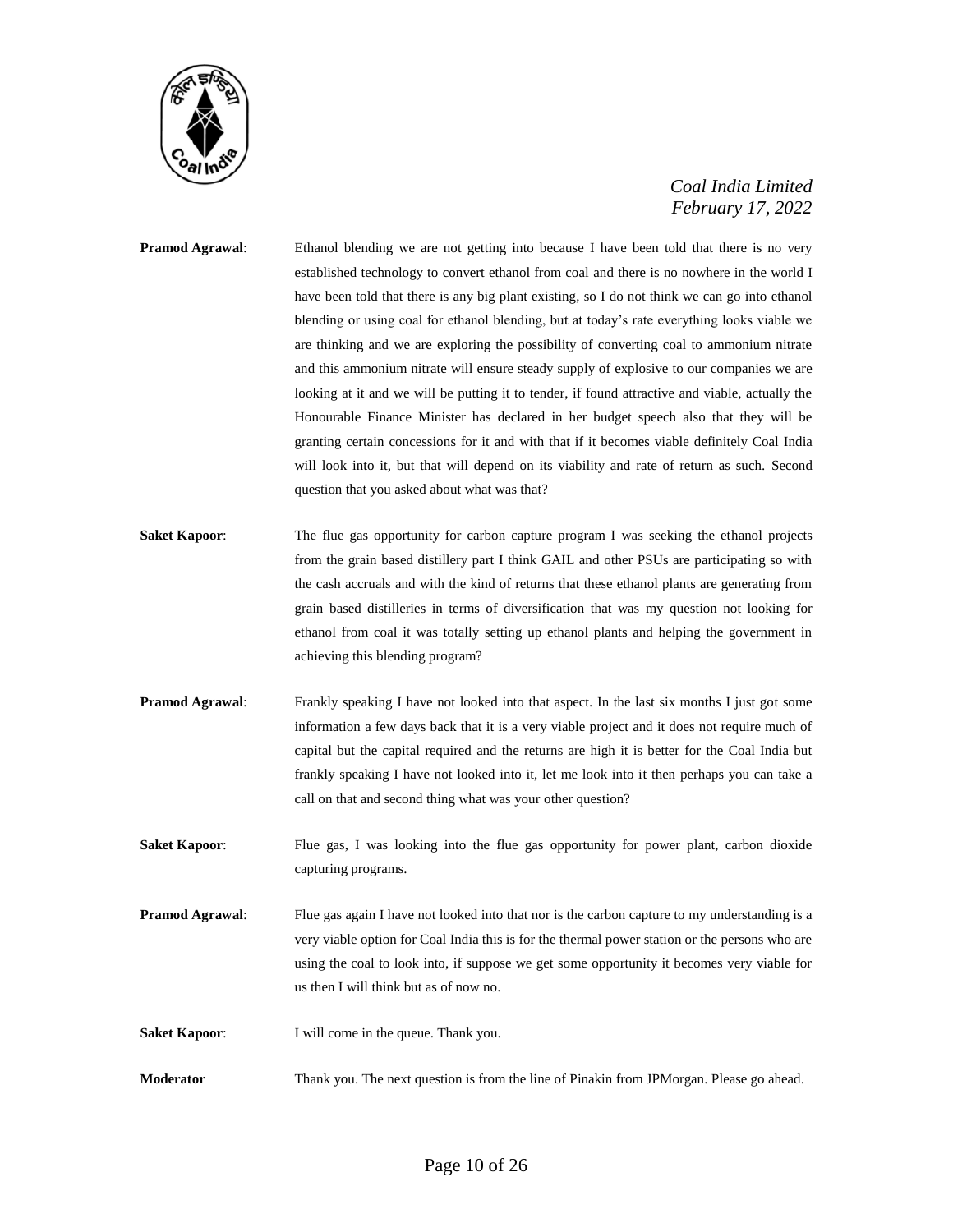

| Pinakin:               | Thank you very much Sir. Just going back to your comment on e-auction prices 100%<br>premium to FSA coal prices just to be clear the third quarter implied FSA e-auction prices<br>1947 which on FSA was roughly 42% so has this 1947 moved to around Rs.2500 because<br>that is what 100% premium would imply?                                                                                                  |
|------------------------|------------------------------------------------------------------------------------------------------------------------------------------------------------------------------------------------------------------------------------------------------------------------------------------------------------------------------------------------------------------------------------------------------------------|
| Pramod Agrawal:        | In January it has.                                                                                                                                                                                                                                                                                                                                                                                               |
| Pinakin:               | The blended portfolio has moved to those kind of realizations in the auction?                                                                                                                                                                                                                                                                                                                                    |
| <b>Pramod Agrawal:</b> | That is right.                                                                                                                                                                                                                                                                                                                                                                                                   |
| Pinakin:               | Second point is that there is e-auction sales and then there is linkage auctions so if you were<br>to roughly the FSA coal bucket was 145 million tonne is that entire bucket of coal sales on<br>fixed prices or does it also include some kind of linkage auction so basically trying to<br>understand is there scope for more coal to get transferred from the FSA coal bucket to the<br>linkage coal bucket? |
| Pramod Agrawal:        | Can you repeat your question I just missed it?                                                                                                                                                                                                                                                                                                                                                                   |
| Pinakin:               | So basically other than e-auction coal sales to the non-power sector Coal India has been<br>auctioning coal linkages and supplying that so what is the update over there in terms of all<br>the non-power coal sales on contract shifted to linkage auctions or are there more to be<br>shifted over the coming period?                                                                                          |
| Pramod Agrawal:        | All are based on linkage auction is non-power thing I am talking about all are on linkage<br>basis, some linkages were done in phase 1, phase 2, today what is going is tranche 5, in<br>tranche 5 there are certain things which had expired and we have not been able to do the<br>auction for them but all those are not getting coal on linkage price they have to take some e-<br>auction.                  |
| Pinakin:               | So far in third quarter what would have been the volume which got sold under linkage<br>auction as part of the linkage auction?                                                                                                                                                                                                                                                                                  |
| Pramod Agrawal:        | I would not be able to give you.                                                                                                                                                                                                                                                                                                                                                                                 |
| Pinakin:               | You will be classifying it under FSA coal or e-auction volume when you report the sales?                                                                                                                                                                                                                                                                                                                         |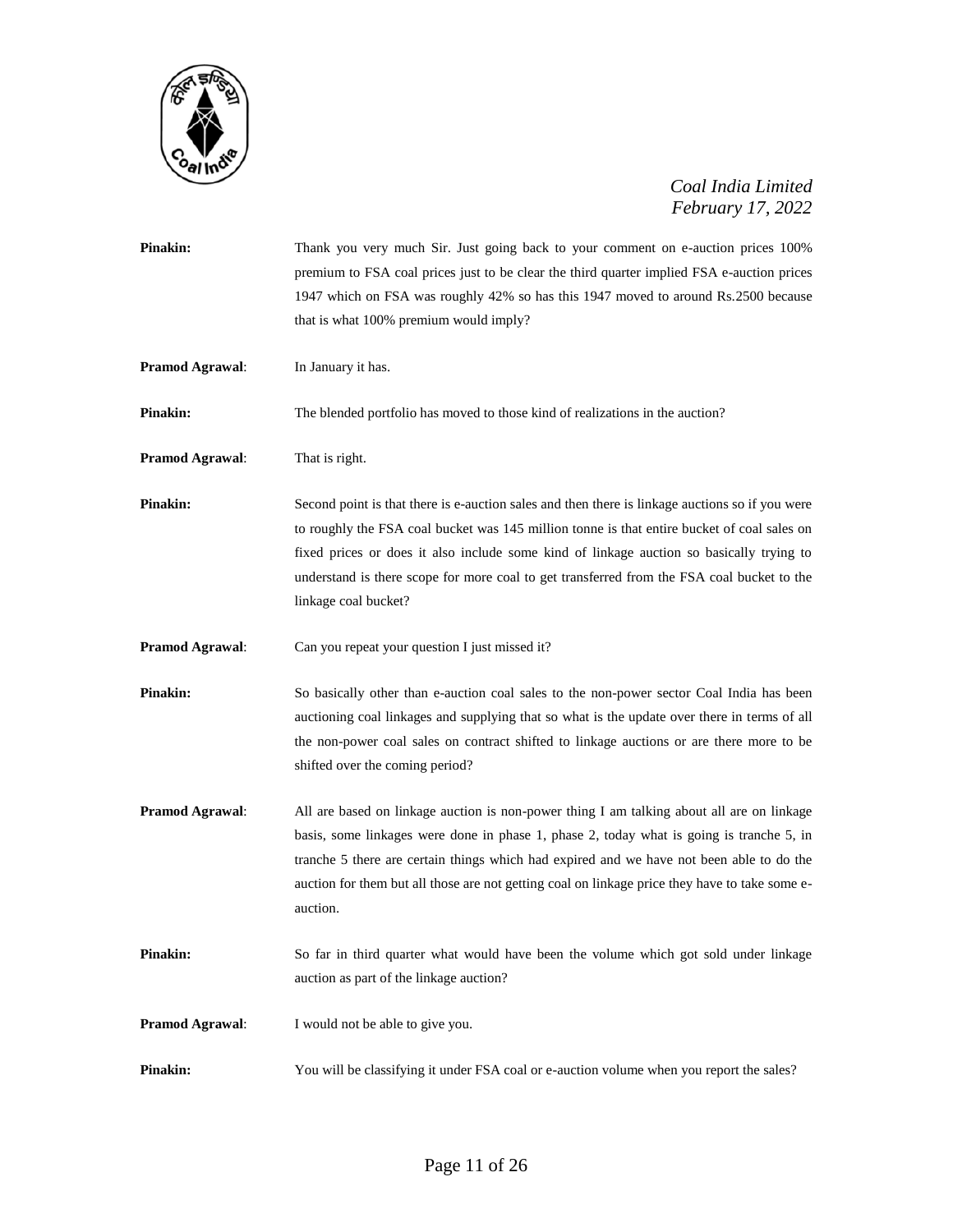

- **Pramod Agrawal:** If we sell coal through e-auction it will be classified into e-auction, if it is through linkage auction it will be through linkage auction, if the linkage auction has lapsed they are taking coal classified in e-auction only. Linkage auction volume in the whole year is about 100 million tonne.
- **Pinakin:** Understood Sir. Thank you.

**Moderator** Thank you. The next question is from the line of Vipul Shah from Sumangal Investment. Please go ahead.

**Vipul Shah:** Congrats for good set of numbers. So sir my question is on your slide 11 you have mentioned that 700 million tonne of coal projects are progressing so over what timeframe these are going to be implemented, our capacity will be 1600 million tonne after all the projects are implemented?

- **Pramod Agrawal**: The thing is 700 million tonne but some of the projects will outlive their life also, so this 700 million tonne what we are saying is the extra coal that projects will generate, it will take another 4 to 5 years to come in place not less than 5 years so it will not go up to 7500 but if all this coal is produced by 2030 about 1200 tonne or 1300 tonne type of coal can be produced.
- **Vipul Shah:** Sir you are executing coal evacuation infra projects about 20000 Crores but I suppose these are JVs so all this capex will not be done by Coal India, some of the capex will be done by JV partners so can you quantify how much will the Coal India contribution in the coal evacuation infra projects?
- **Pramod Agrawal:** When we are saying 20000 Crores it includes about 8000 Crores remaining about 7000 Crores rupees of FMC projects then some of the railway lines, which have to be laid in the next two to three years which are financed completely by Coal India that will be another 6000 to 7000 Crores and the sidings, etc., which will constitute about 4000 to 5000 Crores so 18000 to 19000 Crores are required to be spent from the Coal India only this is the type of money we will be investing as equity in certain projects like CERL, etc., it will be part of the equity and plus which is fully funded by us so it will not be equity thing not the debt or the partner's money which we are talking about.

**Vipul Shah:** So you will be compensated later?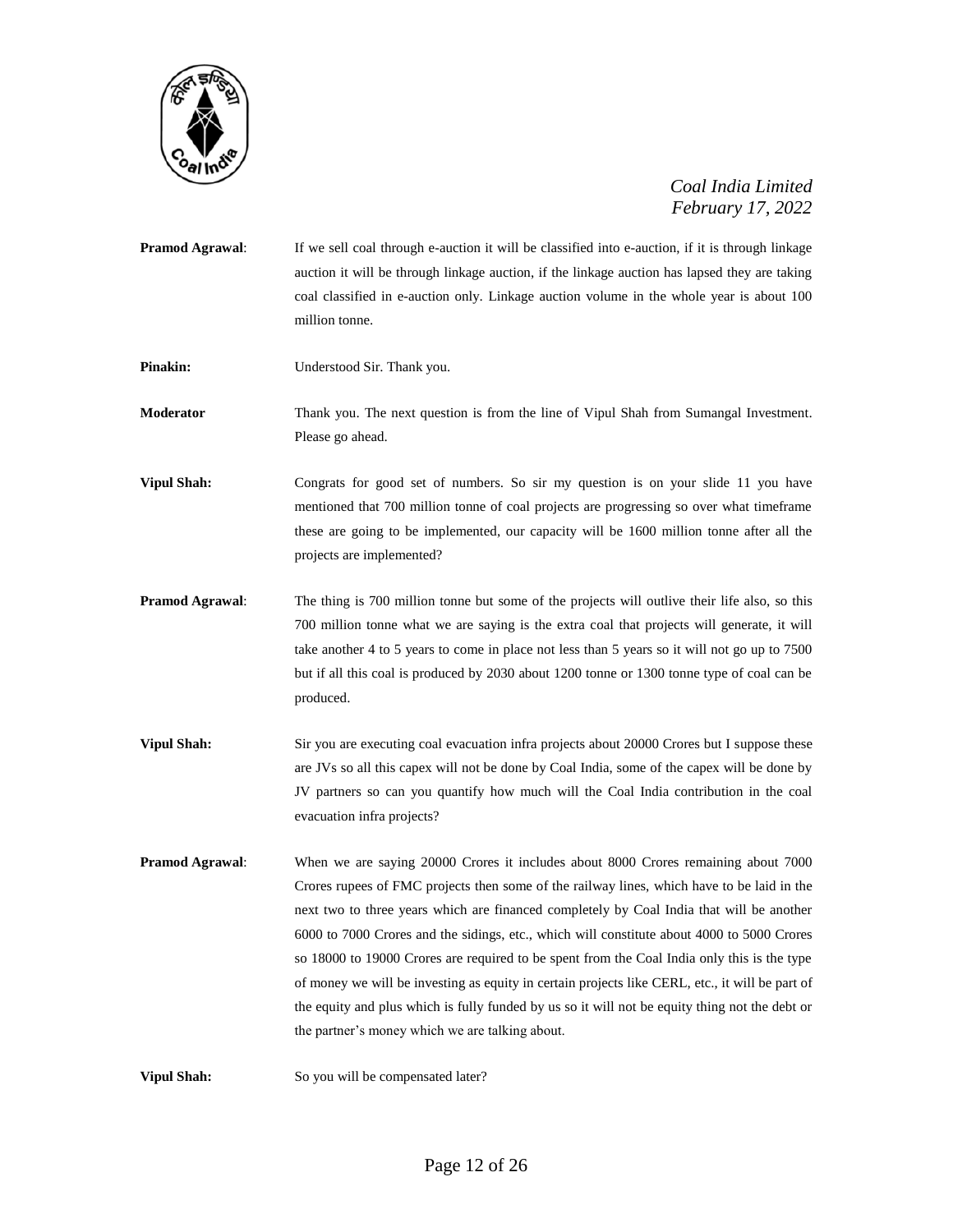

- **Pramod Agrawal**: Suppose we construct the line fully like we have constructed this line fully we get extra mileage on that about 60% extra mileage we get on that money should come and that is process incoming so in that project alone we are likely to get Rs.200 Crores per year.
- **Vipul Shah:** So what will be the return on this 20000 Crores rupees worth of investment and I am still failing to understand?
- **Pramod Agrawal:** For sidings and this FMC projects which constitute the major part of it we have calculated that the money gets returned in the next three, four, five years because a part of it the transportation cost from mining to the point of loading that is reduced substantially so within four to five years we get the return so that type of return we are getting. For the railway projects which are essential we do not get much of return on that, but most of those projects are being constructed through that PPP rule in that the PPP company gets 12% return we are keeping that but those projects are essential for our full evacuation so if we do not do that our full evacuation will come to standstill.

**Vipul Shah:** Okay Sir, thank you. I am coming back in the queue.

**Moderator** Thank you. The next question is from the line of Satyan Wadhwa from Profusion Capital. Please go ahead.

- **Satyan Wadhwa:** My question is regarding washed coking coal for many years Coal India has been talking about setting up washeries and increasing the output of washed coal we are still running at about 2 million tonne as of last quarter and coking coal is highly profitable no matter what the economic scenario is so can you shed some light on what the company is doing regarding this and the demand is only going up so India imports almost all is coking coal, back in Coal India like 30 to 40 million tonne of washed coking coal is higher in last few years?
- **Pramod Agrawal:** There are two types of washed coal, one is coking and non-coking. From this question I understand that you are talking about coking coal only. Washing the coal reduces the ash percentage but it does not improve the other properties. Indian coking coal is not of good quality and it cannot be used as such it has to be blended it can be used only for blending and what the people say and what the metallurgist say that at the best 20% or 25% of Indian coals can be blended with the imported coal to be fed in blast furnace. So whatever the demand is few days back there was meeting with Steel Ministry also and they have indicated that not more than 17 to 18 million tonne of Indian coking coal can be absorbed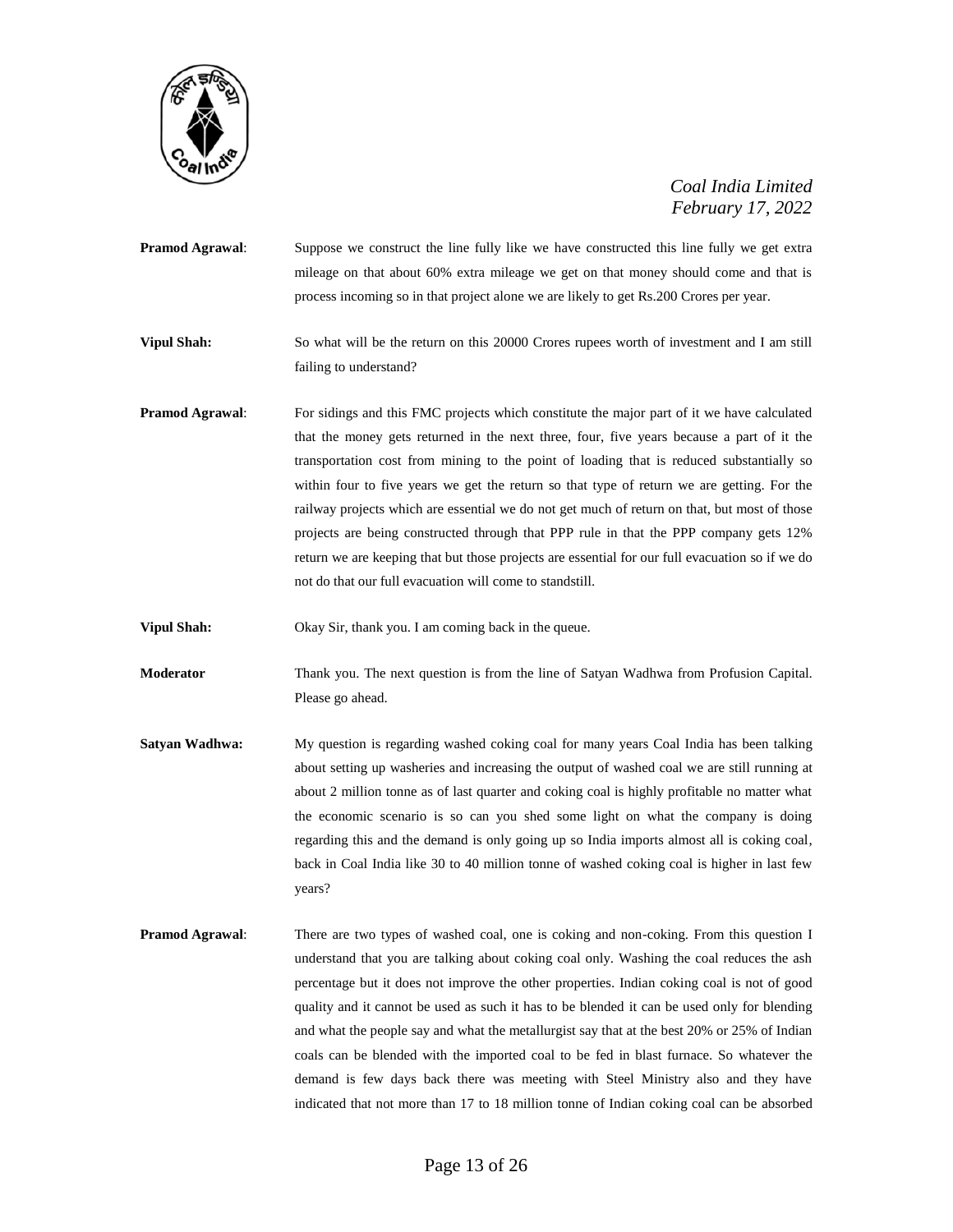

by and that too by 2030 by the Steel Industries of India so if we think that we can replace the coking coal imported coking coal completely by Indian coking coal that is not a possibility.

- **Satyan Wadhwa:** Right even to get to 15 million tonne by when Coal India has a plan by when do you think you will get to 15 million tonne of washed coking coal?
- **Pramod Agrawal**: If all our washes are constructed in time with the extended timeline also I think that by 2030 we will be able to produce that much type of washed coal.
- **Satyan Wadhwa:** Nonwashed coal will go up in the same proportion three times nonwashed versus one time washed coal?
- **Pramod Agrawal:** I could not get your point, three times, one time what do you mean by that?
- **Satyan Wadhwa:** Currently your total washed coal is 2 million tonne as of last quarter of which 75% is noncoking so will that percentage remain the same?
- **Pramod Agrawal:** Most of the capacity of washing coal is coming up is it in the coking coal not in the noncoking. Noncoking are two washes existing and one more is going to come which may come next year and we are not constructing anymore washes.
- **Moderator** Thank you. The next question is from the line of Kamlesh Bhagmar from Prabhudas Lilladher. Please go ahead.
- **Kamlesh Bhagmar:** My basic question was on the FSA realization. So if I see the FSA realization they are at let us say in 9 years they have increased in total absolute terms by 6% odd if I take like nine month average and on top of that we are seeing significant cost increases and we are having such a high capex like I say I do appreciate that in your regime the way the aggression on the capex has increased it is beyond imagination so in that perspective we are not able to take a price hike and that is also like say in the last four years we have not took the price hike, so on the working side let us say what price increase we are factoring in or we are asking to the ministry because that is the only authority which is going to allow you to increase value?

**Pramod Agrawal:** First thing FSA price has not gone down in this quarter.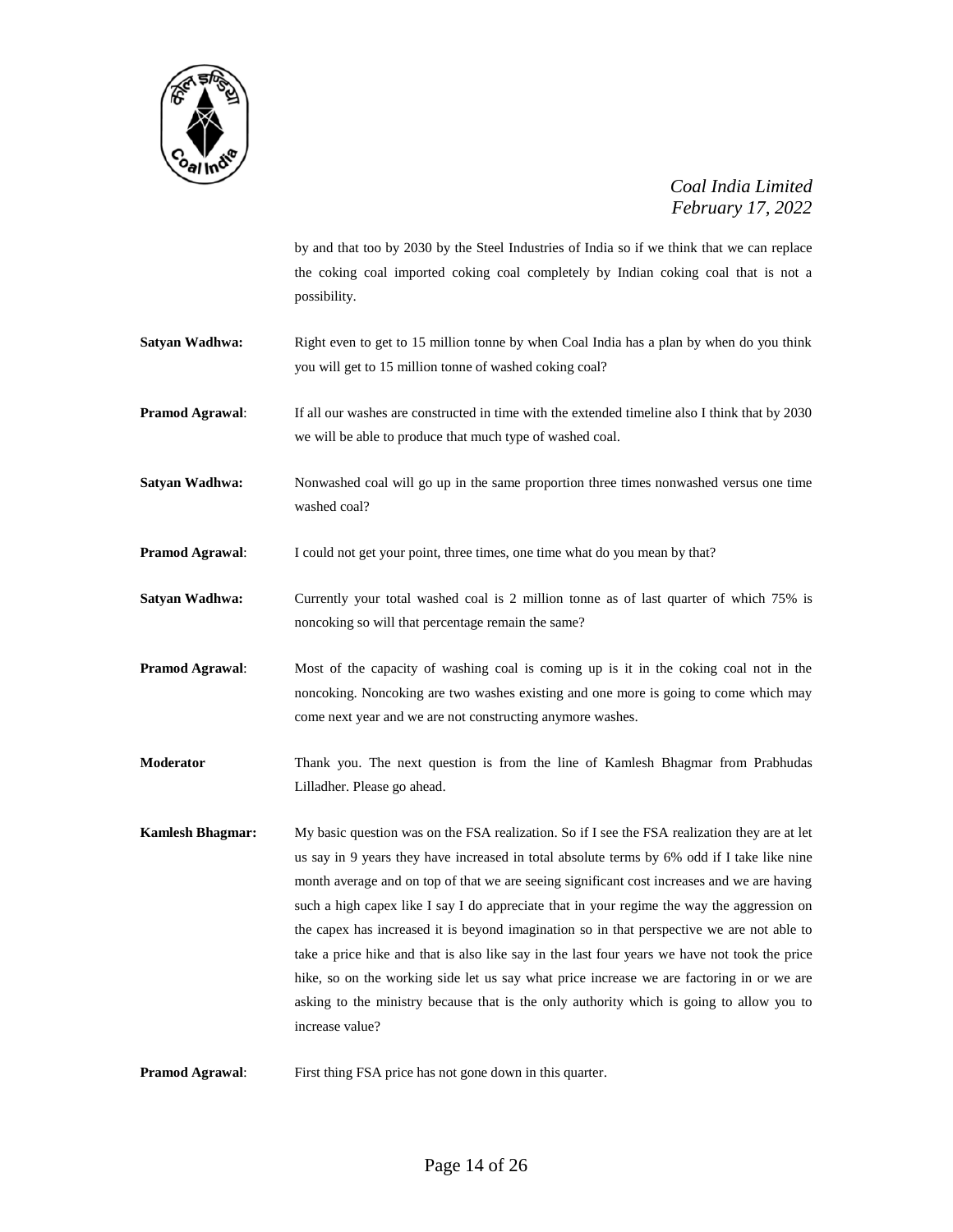

**Kamlesh Bhagmar:** No Sir I am saying that over 9 years like say if I see the realizations in FY2013 it was Rs.1300 and we have in nine months at roughly around Rs.1380 so it is a total increase of 6%.

- **Pramod Agrawal:** In the last four years we have not increased the price that is a known fact, there is nothing, we are trying our best to bring all the stakeholders on board and the price rise has become imminent and there is no question about it, so we are working on that and I have been working very hard for the last one year or so, but I think now it should happen when will it happen it is difficult for me to comment. Capex is required without which we cannot increase our production at this time. See second thing you must understand that in Coal India most of the expenditure is committed expenditure, whatever extra we do gives us a lot of returns like this quarter we did slightly extra production and extra dispatch and the returns have been very phenomenal. Second thing in other areas in non-FSA area and we get auction price we are trying to increase those volumes, unfortunately this year because of the price of imported coal being very high the imported coal based power plants have shut down and we have to cover that up and we have to supply something like 20 to 25 million tonne for that so in that situation increasing the volume became difficult, but in coming months with our increase in production I think we will be able to increase our volumes in eauction and that itself can give lot of return to us so I am not worried about return per se but I am really worried about price increase and we must do that.
- **Kamlesh Bhagmar:** Sir lastly on the going back to the beneficiated coal like in FY2007 we were doing 14 million tonne and now we are doing 10 million tonne so the whole theme that we are going up to put up 10 or 20 odd new washeries so in almost like 13 years our volumes have gone down from 14 to 10 million tonne so what is the view on that part, are they on a low go mode or they have been stopped or what is happening on that part?
- **Pramod Agrawal**: There are certain issues some legal issues, etc., in constructing the washeries because of which three washeries which we had earlier we could not start there are one washery we have started last year near Patherdih, and the second washery Madhuban we will start maybe in the next 15 to 20 days and Dahibari has been started, we are trying to complete this but there is some issue of using CB land for noncoal purpose and for that almost the decision now government has taken and I think it will be taken very soon and once that is done these washeries can be constructed, but this is one aspect in which definitely CIL has failed to deliver on what they had promised.

**Kamlesh Bhagmar:** Thanks a lot Sir.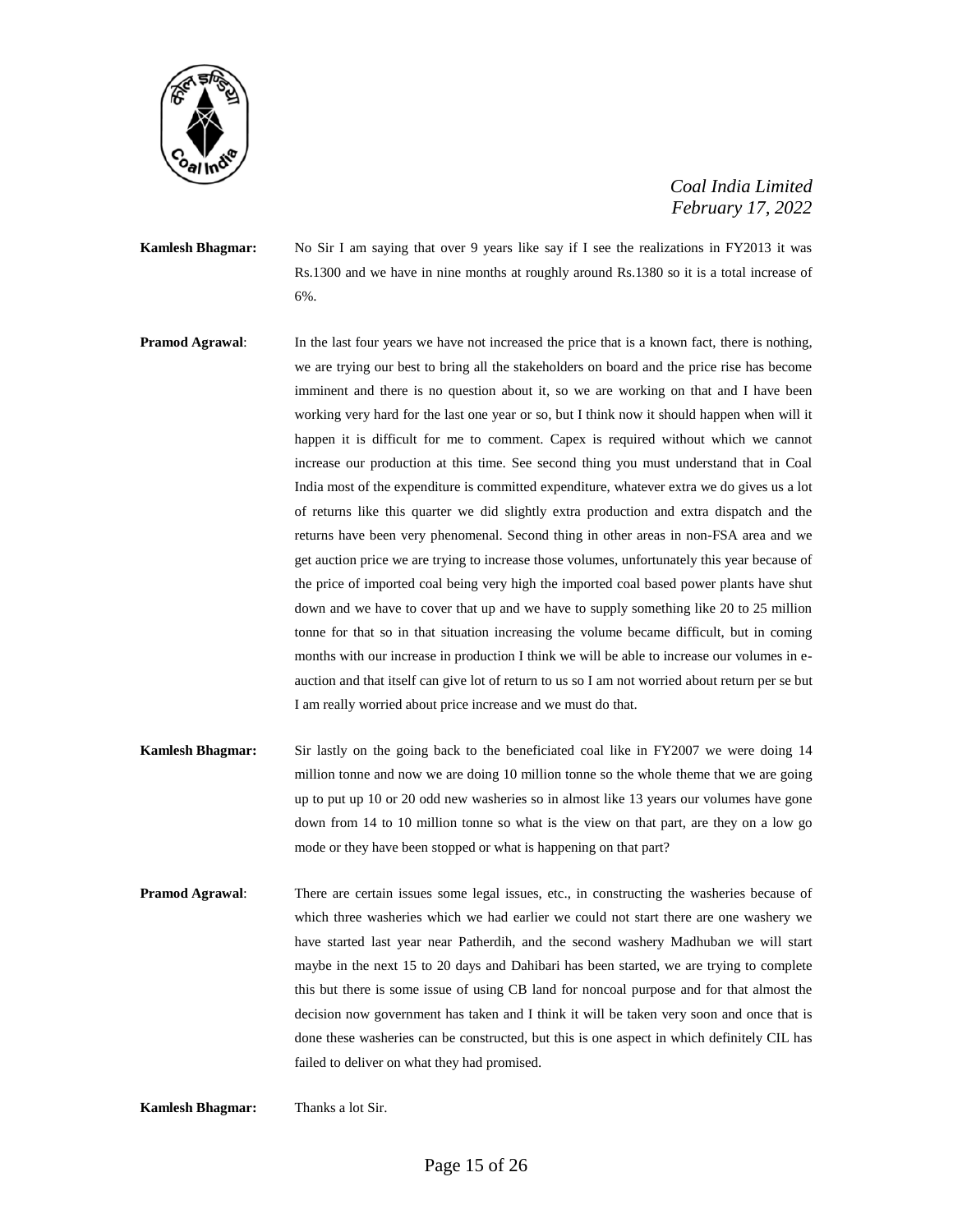

- **Moderator** Thank you. The next question is from the line of Mohit from DAM Capital. Please go ahead. **Mohit:** Good evening Sir. Congratulations on good set of numbers. Sir what is the status of our solar PLI bids is there any update which you can share?
- **Pramod Agrawal:** We were out of list whatever they had declared 4500 Crores, etc., but now we are in the list and once it is clarified and whatever they have declared in the budget we should get that thing and we are looking for partner as I told earlier that Coal India will not establish at its own it will look for some partner and construct a joint venture, if we get that then only we will go ahead with that.
- **Mohit:** Secondly how has been your experience with the MDO tenders and how many blocks do you expect to bid out in FY2023?
- **Pramod Agrawal**: We have already done two the third Chandragupta again has been bidded out and LOI has been issued for that maybe the agreement or work order will be issued very soon. Subhadra, Gare Palma, and another one Madan Nagar, these three financial operations have been opened and they have been evaluated so I hope out of this three at least one or two will be awarded we are working but all these are very huge mines, they may look four, five mines but then the **(inaudible) 46:00** about 5 million tonne, Chandragupta is about 20 million tonne so volume wise they are very huge and all these mines once auctioned out even if four or five days done it will be in the range of 100 million tonne.
- **Mohit:** Lastly sir what is the status of Coal Gasification project, will we start something in the near term, medium term tender out some large tender given the fact that there is a coal gasification policy in place how do we see over a medium term?
- **Pramod Agrawal**: We are not implementing this in EPC mode, we are trying to implement in DO mode, **(inaudible) 46:47** tender was out but there are certain complexities because of which it is taking time and I do not know what will happen to that tender, but rest of the two tenders have been issued we are waiting also for the government's clarification about what type of subsidies they are going to provide or what type of support they are going to provide. Once it becomes clear then the viability can be established and then perhaps it will be possible to move further and define the timeline.

**Mohit:** Which are the two tenders?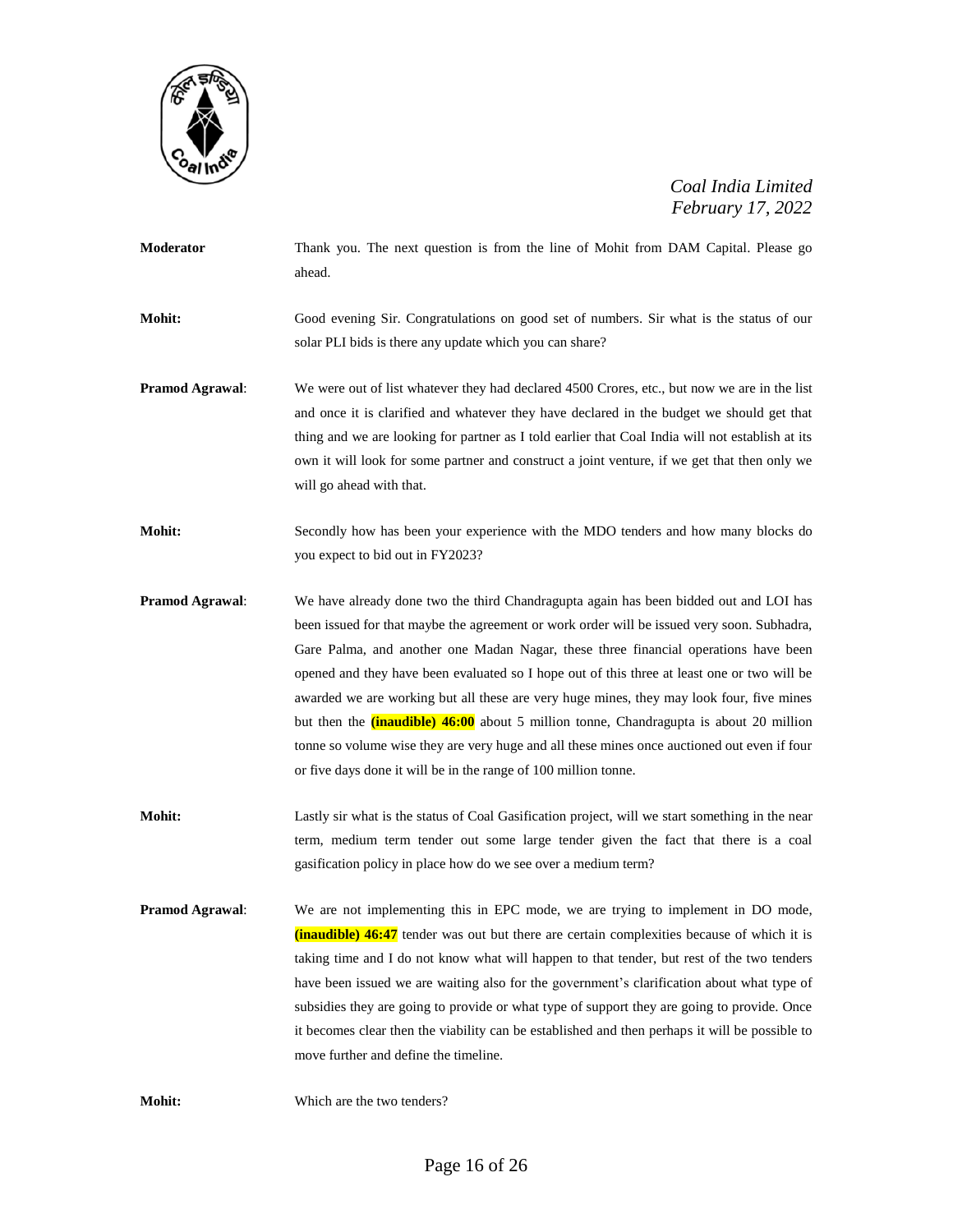

| Pramod Agrawal:        | ECL and SECL.                                                                                                                                                                                                                                                                                                                                                                                                                                                                                                                                                                                   |
|------------------------|-------------------------------------------------------------------------------------------------------------------------------------------------------------------------------------------------------------------------------------------------------------------------------------------------------------------------------------------------------------------------------------------------------------------------------------------------------------------------------------------------------------------------------------------------------------------------------------------------|
| Mohit:                 | Okay Sir thank you and all the best.                                                                                                                                                                                                                                                                                                                                                                                                                                                                                                                                                            |
| Moderator              | Thank you. The next question is from the line of Rashi Chopra from Citigroup. Please go<br>ahead.                                                                                                                                                                                                                                                                                                                                                                                                                                                                                               |
| Rashi Chopra:          | What is the net cash on your books as of December?                                                                                                                                                                                                                                                                                                                                                                                                                                                                                                                                              |
| Pramod Agrawal:        | As of January end it is about 30000 Crores and as of December end it was 28000 Crores.                                                                                                                                                                                                                                                                                                                                                                                                                                                                                                          |
| Rashi Chopra:          | Second thing on the e-auction prices you mentioned that the premium was 100% in January<br>is that still persisting through February as well?                                                                                                                                                                                                                                                                                                                                                                                                                                                   |
| Pramod Agrawal:        | February I do not have report right now but Director Marketing I request if he has got some<br>figure he will tell you, but in January we did get 103% thing and that was about first 12<br>million tonne coal, and in February he is saying it will be more than 12 million tonne and<br>the rate will be in the same range.                                                                                                                                                                                                                                                                   |
| Rashi Chopra:          | Do you anticipate the situation at the power plants in terms of the inventory gets better in<br>the course of the next few months?                                                                                                                                                                                                                                                                                                                                                                                                                                                              |
| <b>Pramod Agrawal:</b> | It is getting better there is no doubt it will get better because there is 23 million tonne<br>already there in power houses and 8 million tonne as I mentioned is there in pipeline it is<br>extra coal that is lying in the goods sheds and washeries, etc., of power houses so we have<br>already sold that coal once it reaches there it will become 31, 32 million tonne and the<br>accretion is taking place every day and I hope in April, May, June again our production will<br>remain good and in that situation there should not be any shortage of coal in powerhouses<br>business. |
| Rashi Chopra:          | Got it. This is my last question. You said that you had the meeting for the wage negotiation<br>yesterday what did they ask from the union at the moment?                                                                                                                                                                                                                                                                                                                                                                                                                                       |
| <b>Pramod Agrawal:</b> | At the initial stage they are asking for 50% increase in everything so those ask have got no<br>meaning.                                                                                                                                                                                                                                                                                                                                                                                                                                                                                        |
| Rashi Chopra:          | Okay got it. Thank you Sir. That is it from me.                                                                                                                                                                                                                                                                                                                                                                                                                                                                                                                                                 |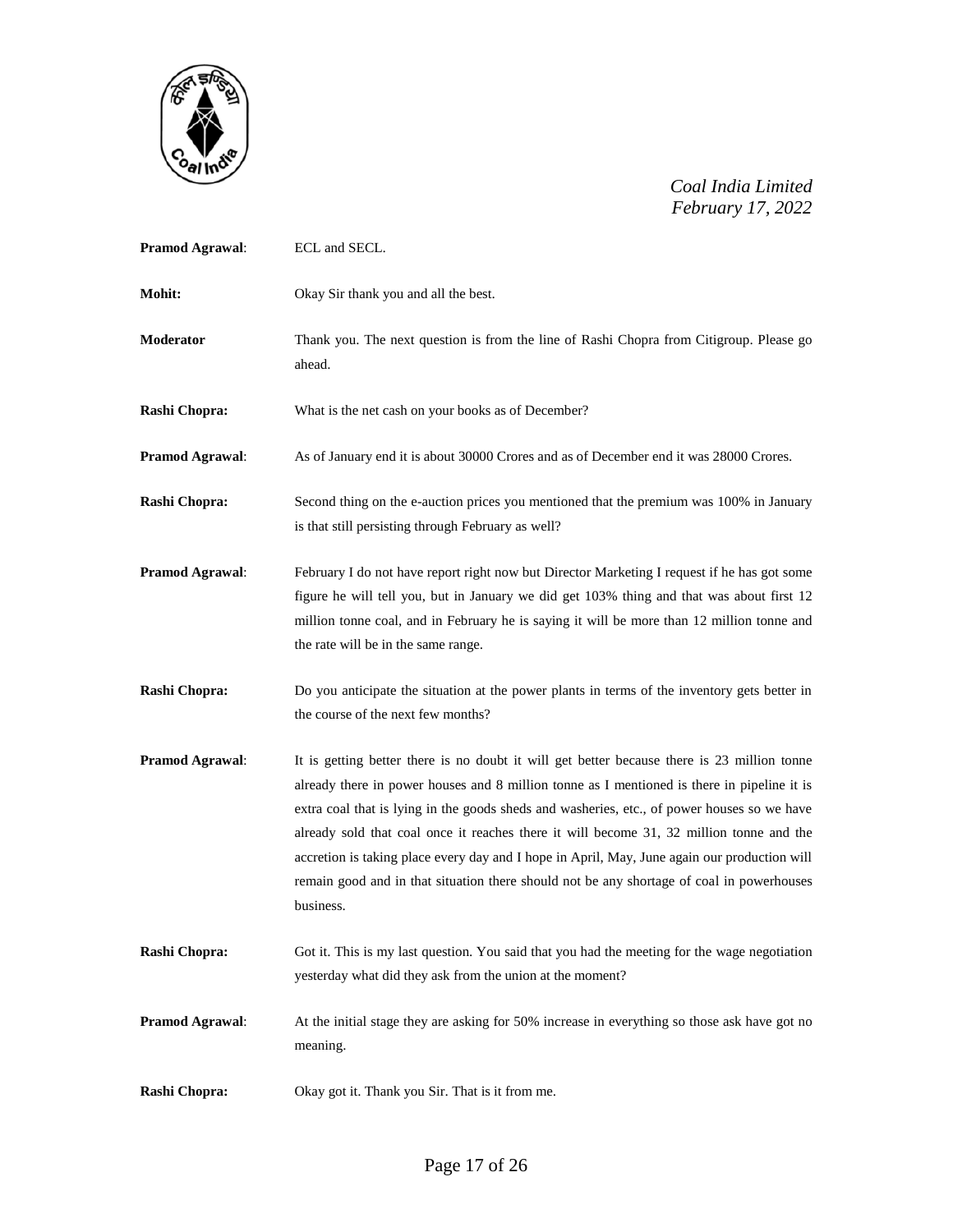

- **Moderator** Thank you. The next question is from the line of Hemal an Individual Investor. Please go ahead. **Hemal:** Sir thank you for the question. Very quickly what is the cash on the book as of December
- **Pramod Agrawal:** There is hardly any debt. Cash is about 28000 Crores. We have removed all the short-term borrowing there is a long term borrowing which gets reflected because of those railway

projects of CERL and CWL it is about 3500 Crores.

31, 2021 and the debt that we have?

- **Hemal:** Sir just one final question, rest is all answered, in case we are going to continue with 16000 to 17000 Crores capex next year and if the price rises do not happen in the wages do have to increase as per your negotiations do the additional capex still continue and you would borrow for the same or is it a capital allocation or capex just frontend investment over the dividend policy how does it work in your mind if you can shed some light on it?
- **Pramod Agrawal:** Giving any commitment about the future will be difficult but what I think there is no reason that prices will not increase. Prices will have to be increased otherwise coal production in the country will get suffered because some of my subsidiaries already feeling the pinch and hence that will happen, but in a hypothetical situation nothing happens then we are zero debt company and we can leverage our balance sheet very easily at a very low cost so that is not a bad option we will do that.
- **Hemal:** Okay. Thank you Sir. I appreciate it.
- **Moderator** Thank you. The next question is from the line of Amit Dixit from Edelweiss. Please go ahead.
- Amit Dixit: Thanks for taking my questions again. I have just two questions. The first one is incentive, earlier we used to get incentive in fourth quarter, but last year we forgot it because of COVID situation so this year how much incentive can we expect in the fourth quarter that is the first question?
- **Pramod Agrawal**: We had waived the PI I think you are asking about performance incentive because no other incentive is there in Coal India that is there till March, that waiver was given till March and after March we are going to reintroduce that is there.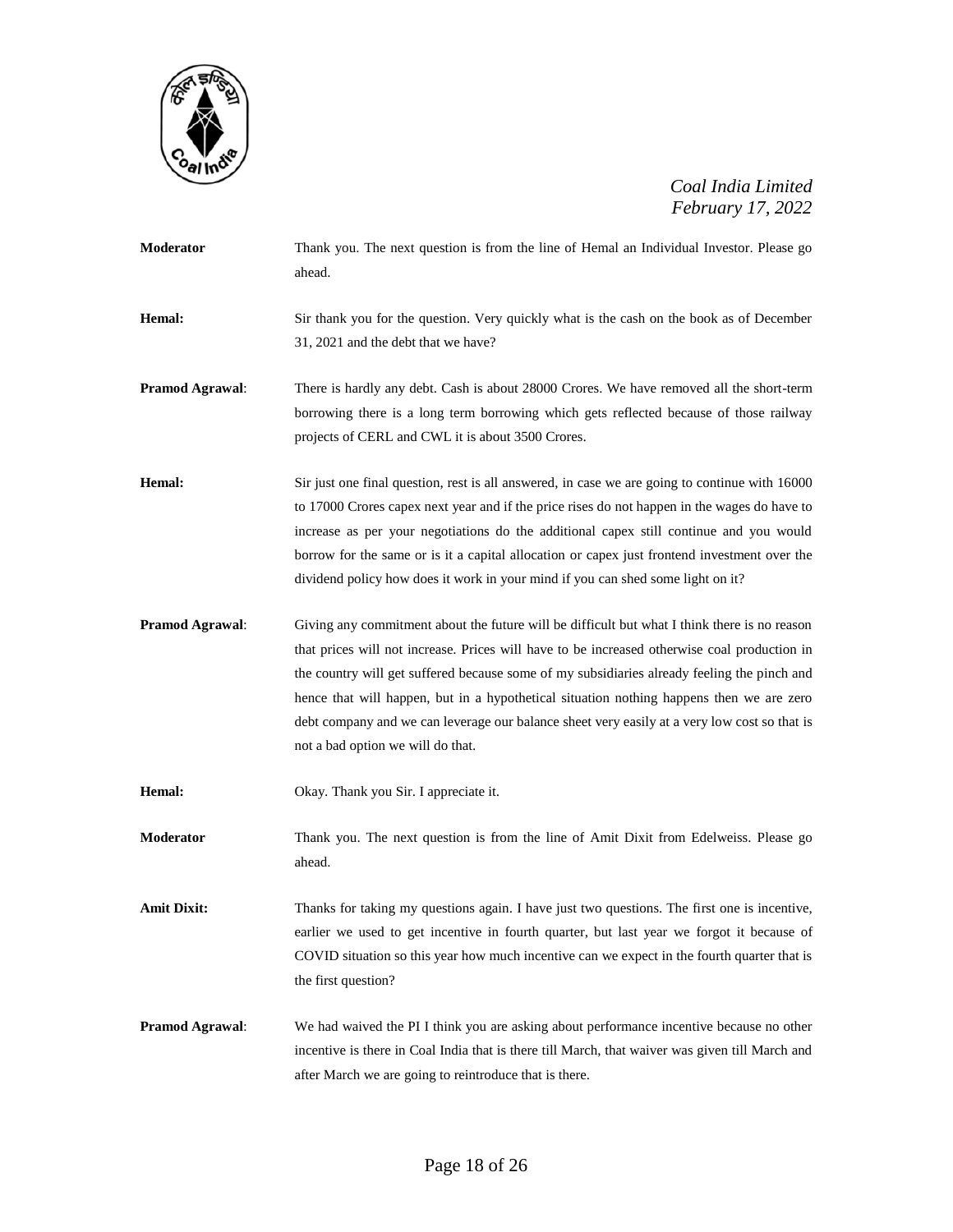

| <b>Amit Dixit:</b>     | One another book keeping question what was the cash flow from operations for the nine |
|------------------------|---------------------------------------------------------------------------------------|
|                        | months $FY2022?$                                                                      |
| <b>Pramod Agrawal:</b> | I will send you this answer.                                                          |

**Amit Dixit:** Great and all the best.

**Moderator** Thank you. The next question is from the line of Rahul Modi from ICICI Securities. Please go ahead.

**Rahul Modi:** Thank you Sir, just quick two questions. Sir one on the employee cost how is the accretion rate panning out and given the accretion and post the wage hike that has to happen you see normalization of the employee cost and that is not increasing going forward that is first and second question is regarding the 3000 megawatt of solar project that we were planning to do any update on that please?

- **Pramod Agrawal:** First thing accretion of the employees that is going as we have predicted because there is no production involved in that because the retirement age is one thing which is fixed it is not decided by God it is decided by man, after wage hike accretion will take place will continue and because of certain provisioning this year we have seen slight increase in our employee cost, but in coming years it is likely to reduce further because we had not provided earlier for once this CPRSME this post retirement medical benefit for nonexecutives, and secondly there was some provisioning to be made for gratuity also because of that we had to make some provisioning this year and last year as well last quarter of the last year as well. I would not be able to say that this reduction or the reduction in manpower will be adequate to compensate completely for the wage hike that is likely to take place, but that wage hike will not significantly the PAT of the country that much I am quite sure.
- **Rahul Modi:** Thank you. Sir on the 3000 megawatt..

**Pramod Agrawal**: 3000 megawatt thing we have already placed order for 190 megawatts, 90 megawatts is in pipeline which the order can be made very soon and another 100 to 150 megawatts is in pipeline, we were bidding for whatever market we are getting, except for 100 megawatt rest of the thing is for our internal consumption we were bidding in whatever discounts were coming forward and trying to get that but unfortunately the market has been fluctuating and the taxes, etc., had increased substantially so we have not been very successful in that. Now we are planning that we can have solar power plants in our own land which is lying vacant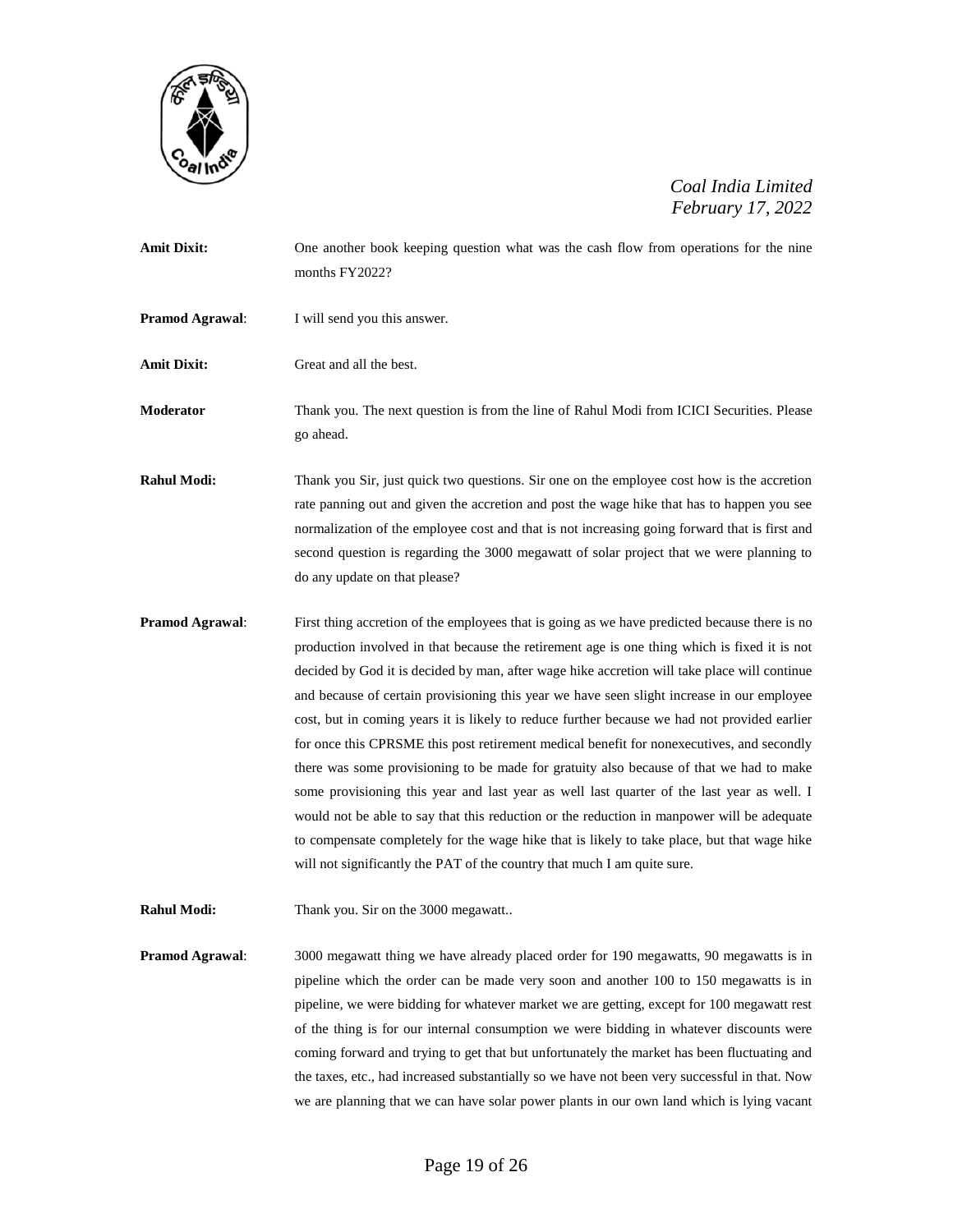

and perhaps with that the cost of generation will come down and we can bid so that we are planning.

**Rahul Modi:** Great Sir, thank you and all the best. That you very much.

**Moderator** Thank you. The next question is from the line of Saket Kapoor from Kapoor Company. Please go ahead.

Saket Kapoor: Coming to the point of this staff cost versus the accretion part so today's employee strength the x number what is the reduction we are expecting for this year and for the next financial year in the absolute number term?

**Pramod Agrawal:** Reduction in the manpower in the range of 14% to 15%, this year again it will happen and next year again that will happen.

**Saket Kapoor:** Sir on the set up of this employee cost looking at the size the projects we are contemplating and the way the production ramping up being a government organization is this going to be the employee cost structure permanently but a fair share of the revenues go towards the payment of employee cost we can understand the special obligation, the duty and government being the owner but then you are also in the listed space and you have your minority shareholders to also accountable for it if my point is correct, in that case the ratio of employee cost to the total revenue stands slightly I am explaining in that sense, so if you could explain to us going forward is this the same ratio going to be because as you have told when you go for revision they ask is 50% and as and when we go for an increase in the selling price they would be putting pressure again for revision in that correlation so what is the thought process and how is this cost going to pan out say from today at 630 to 1 billion and then over and above that, so if you could explain?

**Pramod Agrawal:** Saket the employee cost has remained fairly constant in absolute terms over the last four to five years if you see the numbers it has been almost constant, there might have been increase 1% or 2%, 3% or something like that but the employee cost has not increased despite increase in DA, despite increase in their increment that takes place every year, so if we increase the volume that employee cost is not going to increase in the same proportion. Today we are getting more than 70% of our production through outsource more so we are not dependent completely on our permanent employee to increase the production nor are we planning to induct more manpower just to increase the production that again we are not doing so there is no reason why the employee cost percentage in the total expenditure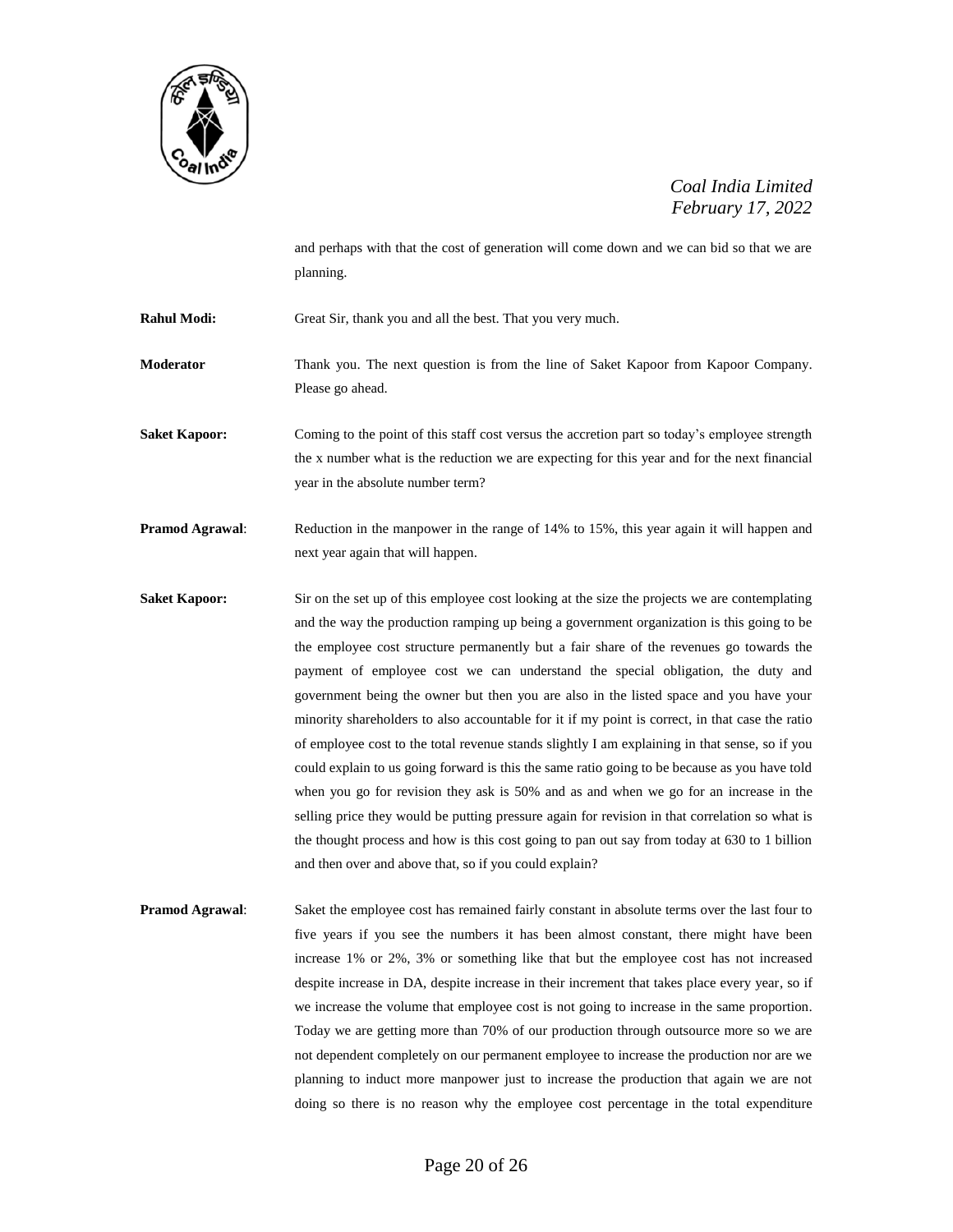

should not reduce in coming years, it will come down substantially over the year. Our employee strength will stabilize somewhere near 1 lakh or something after maybe 6 to 7 years so that is the thing that is likely to happen, so in long term employee cost is going to reduce, whatever capex that we are doing is not requiring extra manpower if we are constructing FMC, etc., they are being maintained by the contractor in the initial 4 or 5 periods and thereafter we are outsourcing the maintenance part and operation part to the private sector so there also we are not increasing extra manpower. Slowly the cost of employee as a percentage of the turnover is likely to reduce substantially.

**Saket Kapoor:** Then what is the key reason for such kind of evaluations we are commanding?

- **Pramod Agrawal:** That is an enigma to me also why the market is not maybe this is because it is a fossil energy and the people are not liking fossil energy company, all over the world fossil energies are being valued much lower and secondly maybe because it is a government company and sometimes government take steps which are not appreciated by the shareholders because of these reasons we are undervalued.
- **Saket Kapoor:** As I was putting the first one the restructuring part when we look at the structure for Coal India it is all the subsidiaries and Coal India is the holding company correct me there, if that could be a reason that a holding company discount is prevailing sharply over the market capitalization and we should contemplate things like what Vedanta was looking forward just to get it first delisted and then again..
- **Pramod Agrawal**: Saket on this topic we can discuss why Vedanta was doing and why not we should do these are not something we can discuss openly and you know much better than me, why Vedanta was doing, why it was undervaluing the market, why it was trying to sell it at much lower price, these are all known factors and secondly I told you it is not just because of this Why NMDC is being valued so low, these are the considerations which we have to talk, we can discuss these things some time offline, if you come to Kolkata we can discuss it.
- **Saket Kapoor:** Definitely Sir I am in Kolkata Sir I will come down.
- **Pramod Agrawal:** Fix a time and come down.
- **Saket Kapoor:** Yes Sir I will do that. Thank you for the gesture. Thank you.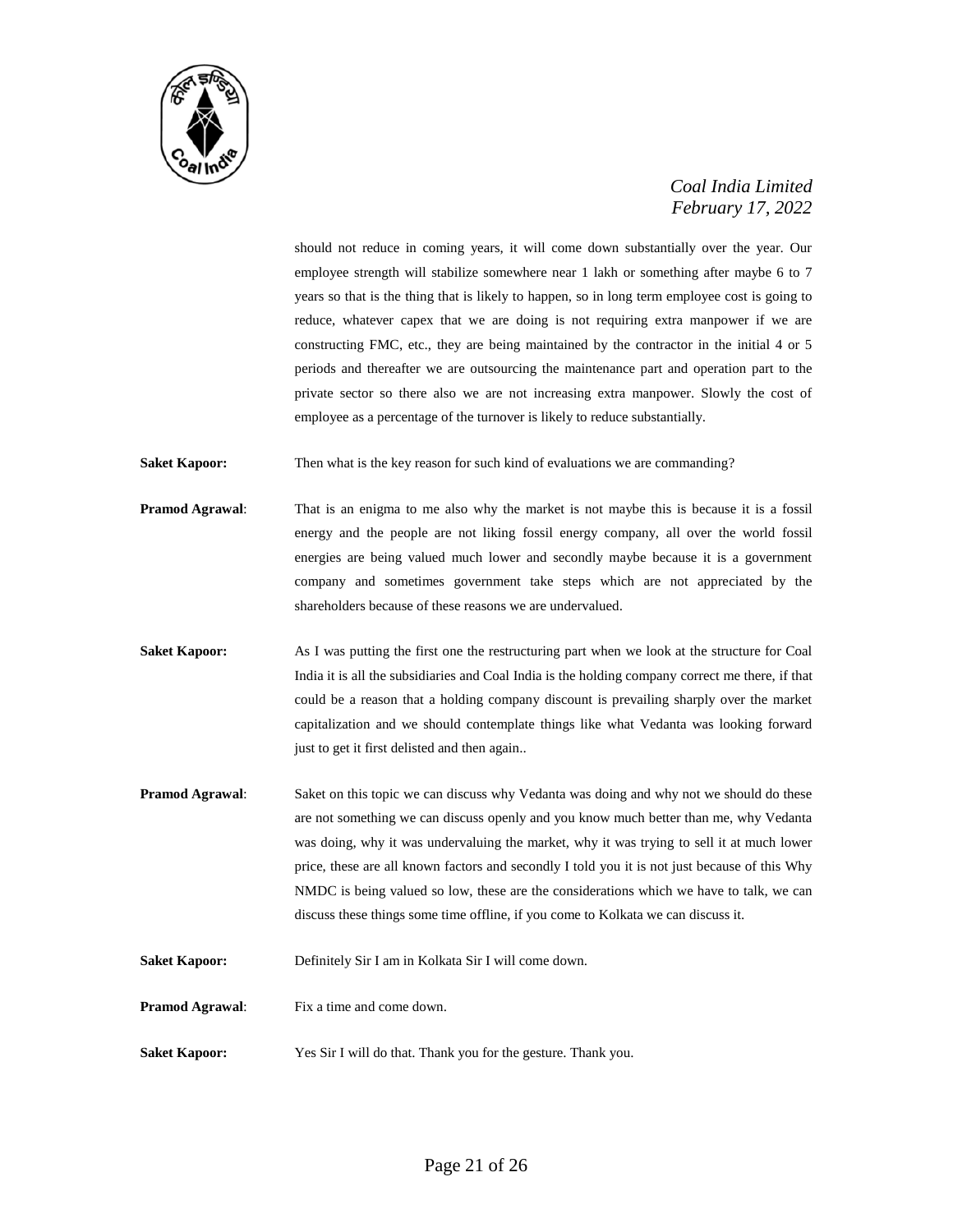

| Moderator               | Thank you. The next question is from the line of Faisal Hawa from H.G Hawa & Co. Please<br>go ahead.                                                                                                                                                                                                                                                                |
|-------------------------|---------------------------------------------------------------------------------------------------------------------------------------------------------------------------------------------------------------------------------------------------------------------------------------------------------------------------------------------------------------------|
| <b>Faisal Hawa:</b>     | My question is that you would have been outsourcing most of our extraction and other<br>contracts to third party contractors like Power Mech projects, etc.; will this continue as a<br>trend where we will try to reduce our employees on the books?                                                                                                               |
| Pramod Agrawal:         | See our employees are reducing I am not planning to increase it substantially the extra<br>production has to come through outsourcing so that is the plan of the company.                                                                                                                                                                                           |
| <b>Faisal Hawa:</b>     | Why are we not issuing more tenders?                                                                                                                                                                                                                                                                                                                                |
| <b>Pramod Agrawal:</b>  | Not many tenders you see number of tenders we have finalized for the last year; we have<br>created extra capacity of excavation and transportation.                                                                                                                                                                                                                 |
| <b>Faisal Hawa:</b>     | What could be the saving in terms of Crores of rupees?                                                                                                                                                                                                                                                                                                              |
| Pramod Agrawal:         | Giving numbers, etc., to such a thing will be difficult, about 75000 people are producing<br>about 70000 coal, 70% of our production and rest of the manpower is producing 30% so I<br>do not have right now but we have got those figures that is cost per tonne from the<br>department of labor and from the outsource, I can get it calculated and then send it. |
| <b>Faisal Hawa:</b>     | No problem, efficiency wise you feel that the third party operators labor is much more<br>efficient than ours that is for sure?                                                                                                                                                                                                                                     |
| Pramod Agrawal:         | Let us talk all these things offline.                                                                                                                                                                                                                                                                                                                               |
| <b>Faisal Hawa:</b>     | But I must admit that you are doing a very candid concall within the government's<br>constraints that you have guided these investors very well.                                                                                                                                                                                                                    |
| Pramod Agrawal:         | Thank you.                                                                                                                                                                                                                                                                                                                                                          |
| Moderator               | Thank you. The next question is from the line of Kamlesh Bhagmar from Prabhudas<br>Lilladher. Please go ahead.                                                                                                                                                                                                                                                      |
| <b>Kamlesh Bhagmar:</b> | Sir any update on the aluminium project?                                                                                                                                                                                                                                                                                                                            |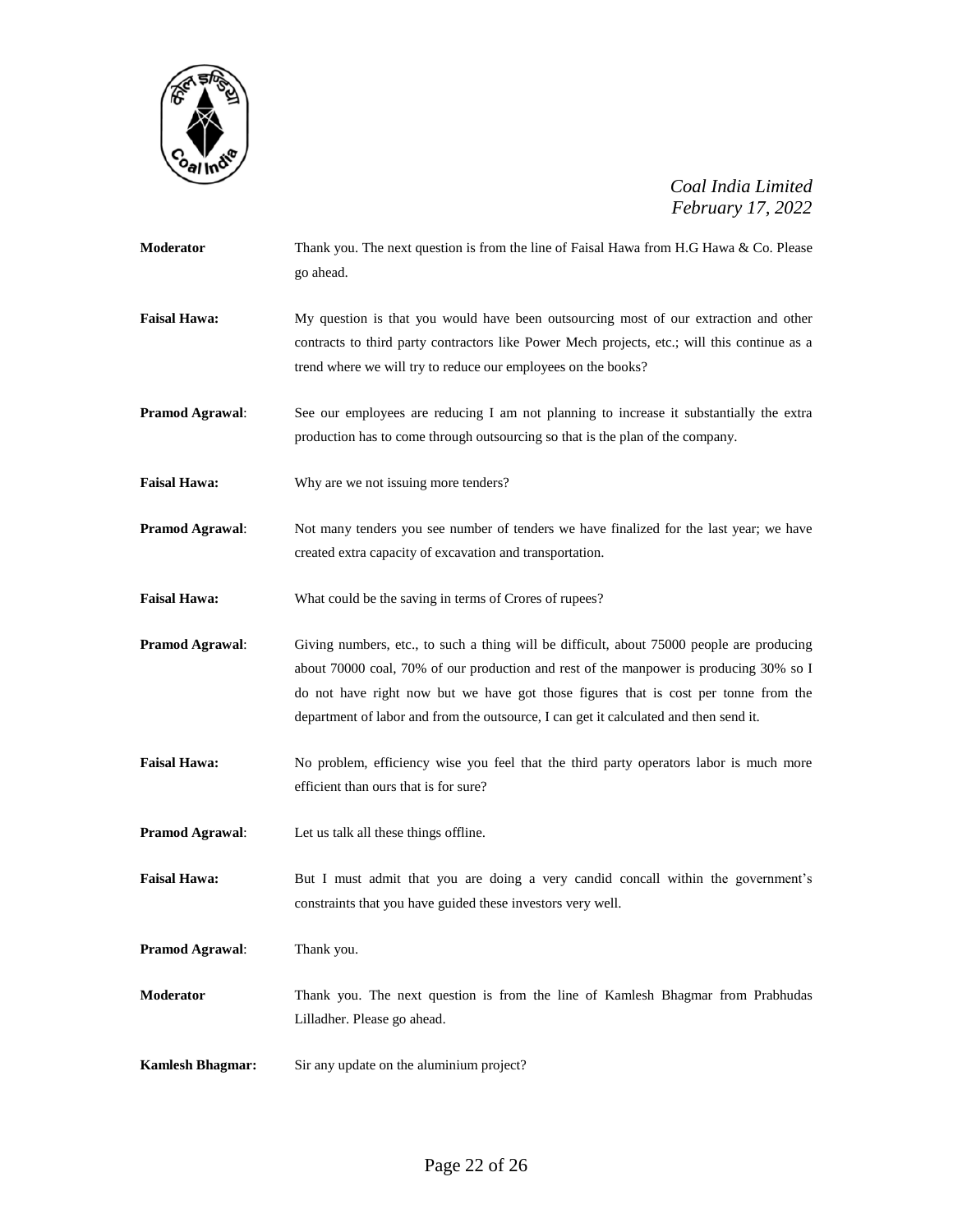

- **Pramod Agrawal**: Yes we are working hard for that, we have got approvals etc., from Odisha government, we have requested them to give us mine on nomination basis once that is allotted then we will go ahead with it, it is a time taking process but to my understanding every stage of aluminium is a profit making venture, we can sell bauxite and make profit, we can sell alumina and make profit and we can make aluminium and get profit, so I think this is one project on which we are seriously working whether we succeed or not that is a different question.
- **Kamlesh Bhagmar:** I believe DPR and all have been made?
- **Pramod Agrawal**: DPR has been made including powerhouse it will cost something like 26000 to 27000 Crores, but it will be based on leverage thing and we are not going to invest everything as we do in generally our own projects.
- **Kamlesh Bhagmar:** Okay and got it and how much let us say share or equity would be there?
- **Pramod Agrawal**: We are planning that we should hold the majority stake because otherwise on nomination basis getting the bauxite mine is not possible so we are working in that line but it will depend on when the power partner is inducted and what he wants.
- **Kamlesh Bhagmar:** Okay and lastly Sir your other expenses have increased a lot like you say it is an increase of roughly around if I see 18% odd year-over-year while our production has increased almost 4.5% so what is the reason for this, miscellaneous expenditure?
- **Pramod Agrawal**: One thing is that environmental and tree plantation has increased, hire charges have increased ,but I would not be able to give you the details why it has increased maybe I will request the Director Finance, we do not have Director of Finance right now the CFO to send it you separately.
- **Kamlesh Bhagmar:** Okay. **Moderator** Thank you. The next question is from the line of Vipul Shah from Sumangal Investment. Please go ahead.
- **Vipul Shah:** Sir what will be your employee strength three to four years down the line?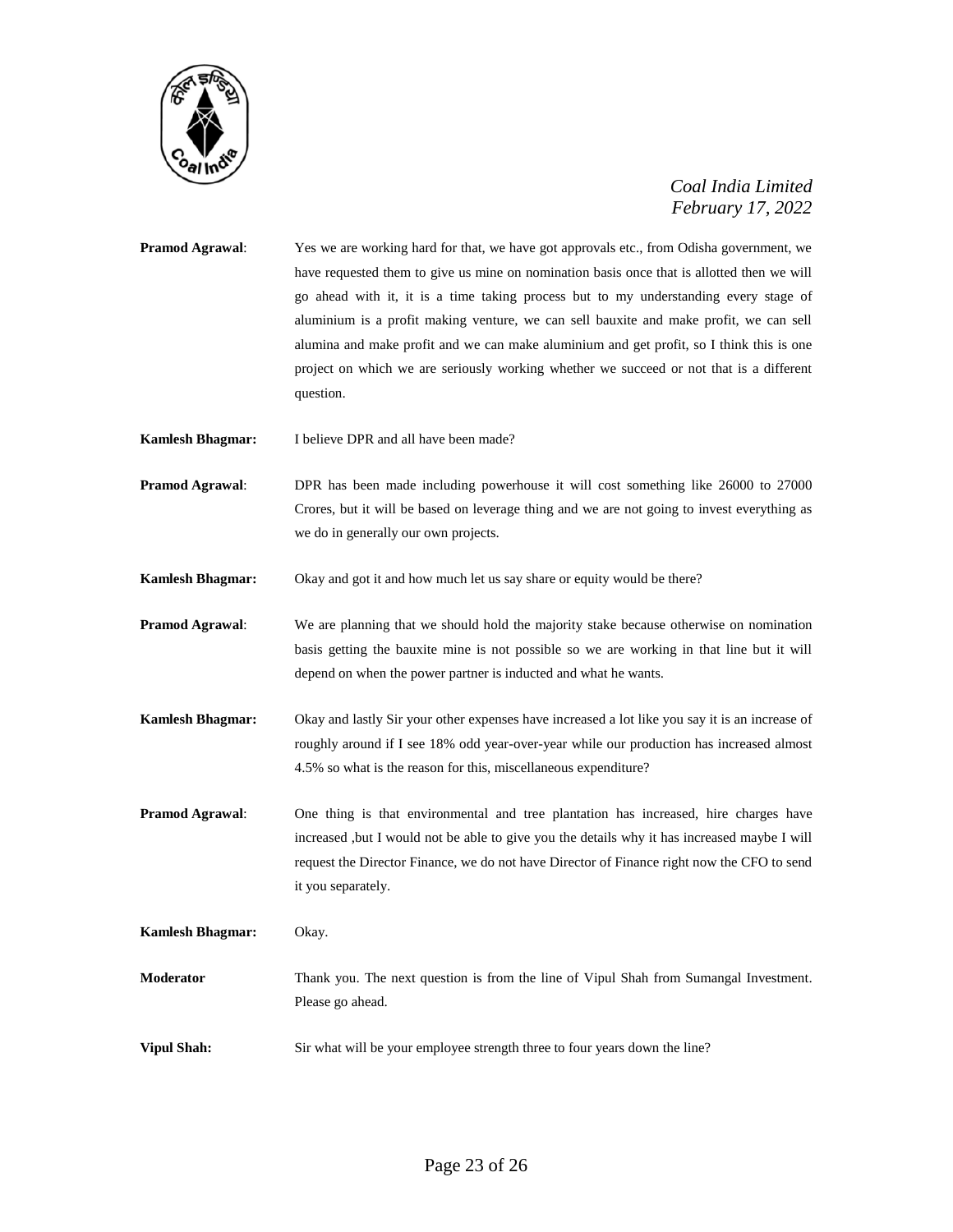

**Pramod Agrawal:** I think it should reduce 14000 to 15000 per year that is the likely reduction, this year we are likely to close at 245000 so whatever time period you keep in mind we will keep on reducing by 14500.

**Vipul Shah:** So that would result in how much reduction in percentage of revenue, employee cost any ballpark figure?

- **Pramod Agrawal:** In general if you do not take into account the incidents/events like wage negotiation, etc., or any other increase that suddenly takes place like gratuity was increased by Central Government then it will remain almost constant.
- **Vipul Shah:** It will not get reduced?
- **Pramod Agrawal**: Marginal reduction may take place here and there because there is an increase of about 3% every year due to increment, there is further increase of 1% or 2% because of the promotions, etc., 1% you take on average and then the DA thing that is compensated, in real term it will get reduced but in absolute term in that numerical sense I do not think there will be serious reduction in that.
- **Vipul Shah:** Lastly regarding this fertilizer project what will be our investment and when is it likely to be operated?
- **Pramod Agrawal**: There are two sets of fertilizer projects one is HURL and one is TFL. In HURL the total expenditure is about 16000 Crores so our share is about 33% that means about 1400 to 1300 Crores and in TFL again the total expenditure is about 13000 Crores and it will be about in the 1300 Crores that is the total capex that is likely to take place. The capex has taken place which also includes the proportional investment that we are making in HURL and TFL and taking a loan there so in absolute outgo terms these 15000 Crores will not take place in actual terms.
- **Vipul Shah:** Okay sir, thank you and all the best. I have many questions regarding employee cost but you will not be comfortable discussing these, as per your suggestion we can take it offline so whom should I contact for your time for this question?
- **Pramod Agrawal:** You consult our Company Secretary, Mr. Viswanathan he will arrange the meeting.
- **Vipul Shah:** Thank you very much Sir and all the best for the future.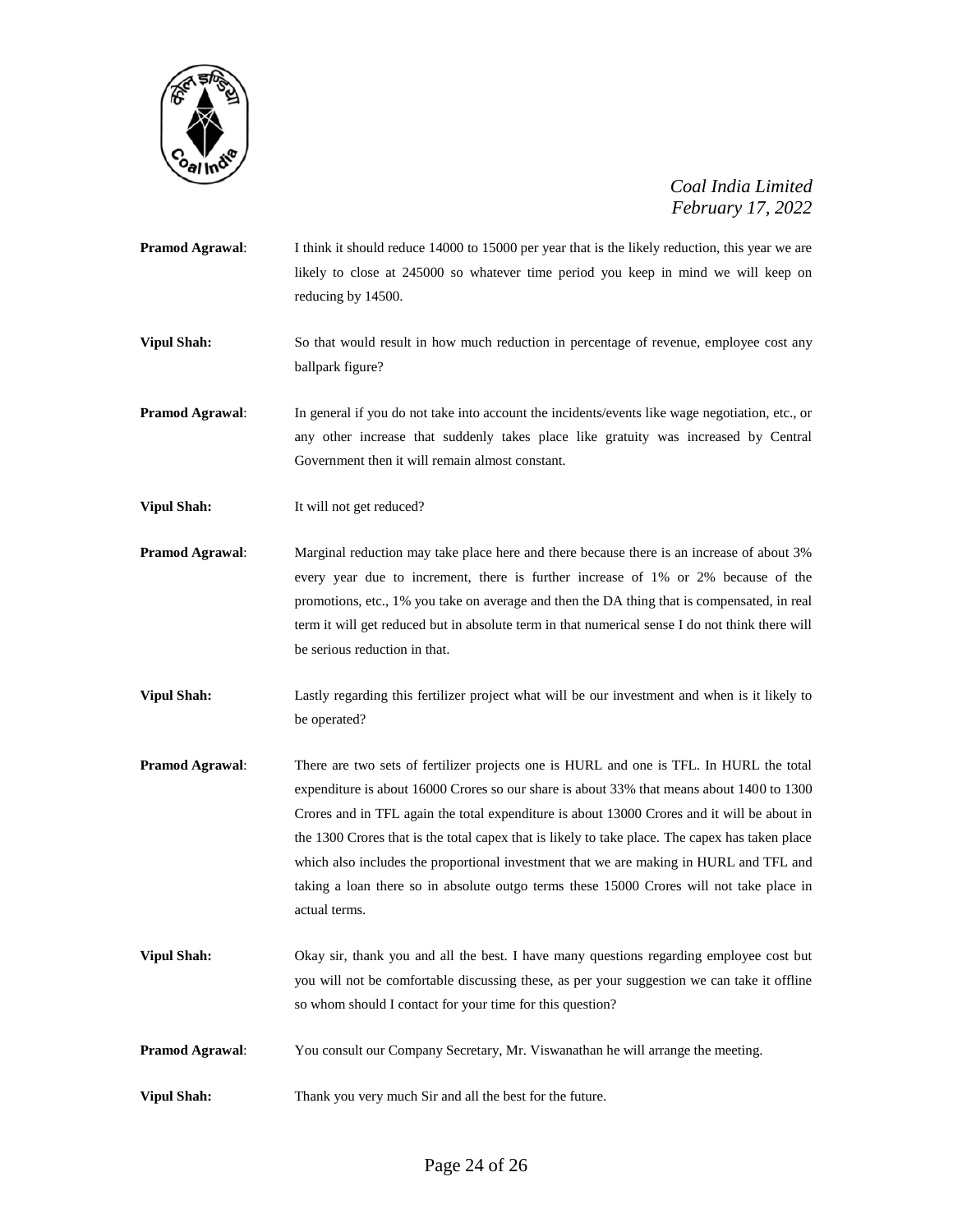

| Moderator              | Thank you. The next question is from the line of Ashish K from Centrum Broking. Please<br>go ahead.                                                                                                      |
|------------------------|----------------------------------------------------------------------------------------------------------------------------------------------------------------------------------------------------------|
| Ashish K:              | Thanks for the opportunity. Two questions from my side. One is on e-auction volume so<br>when you spoke about January, February it is around 100% premium so when will it start<br>hitting our P&L?      |
| Pramod Agrawal:        | Next quarter because actual listing will start in about 30 to 35 days.                                                                                                                                   |
| Ashish K:              | So as of now if I look at from up to in fourth quarter actual thing will start which we have<br>already booked in November, December time?                                                               |
| <b>Pramod Agrawal:</b> | That will start getting reflected in the fourth quarter.                                                                                                                                                 |
| Ashish K:              | What was that percentage Sir is it more than 45%?                                                                                                                                                        |
| <b>Pramod Agrawal:</b> | Definitely, on the average this year it is more than 60% so till December also it was more<br>than 60% to 70%.                                                                                           |
| Ashish K:              | In terms of volume you were saying that fourth quarter e-auction volume which will be<br>reported in P&L will be higher than what we reported in fourth quarter last year that is<br>right?              |
| <b>Pramod Agrawal:</b> | Last year it was 29 million tonne in the fourth quarter. We are expecting more than that.                                                                                                                |
| Ashish K:              | Secondly on employee cost obviously you must be making some increase in that and taking<br>provisions for that so what was the rate at which we are making provisions in our employee<br>cost as of now? |
| <b>Pramod Agrawal:</b> | What we are making right now is about 100 Crores rupees per month.                                                                                                                                       |
| Ashish K:              | I am talking about they ask initially was 50% increase so is it possible to quantify what<br>percentage increase we are taking to account while making provisions?                                       |
| <b>Pramod Agrawal:</b> | I would not discuss that thing.                                                                                                                                                                          |
| Ashish K:              | No issues Sir.                                                                                                                                                                                           |